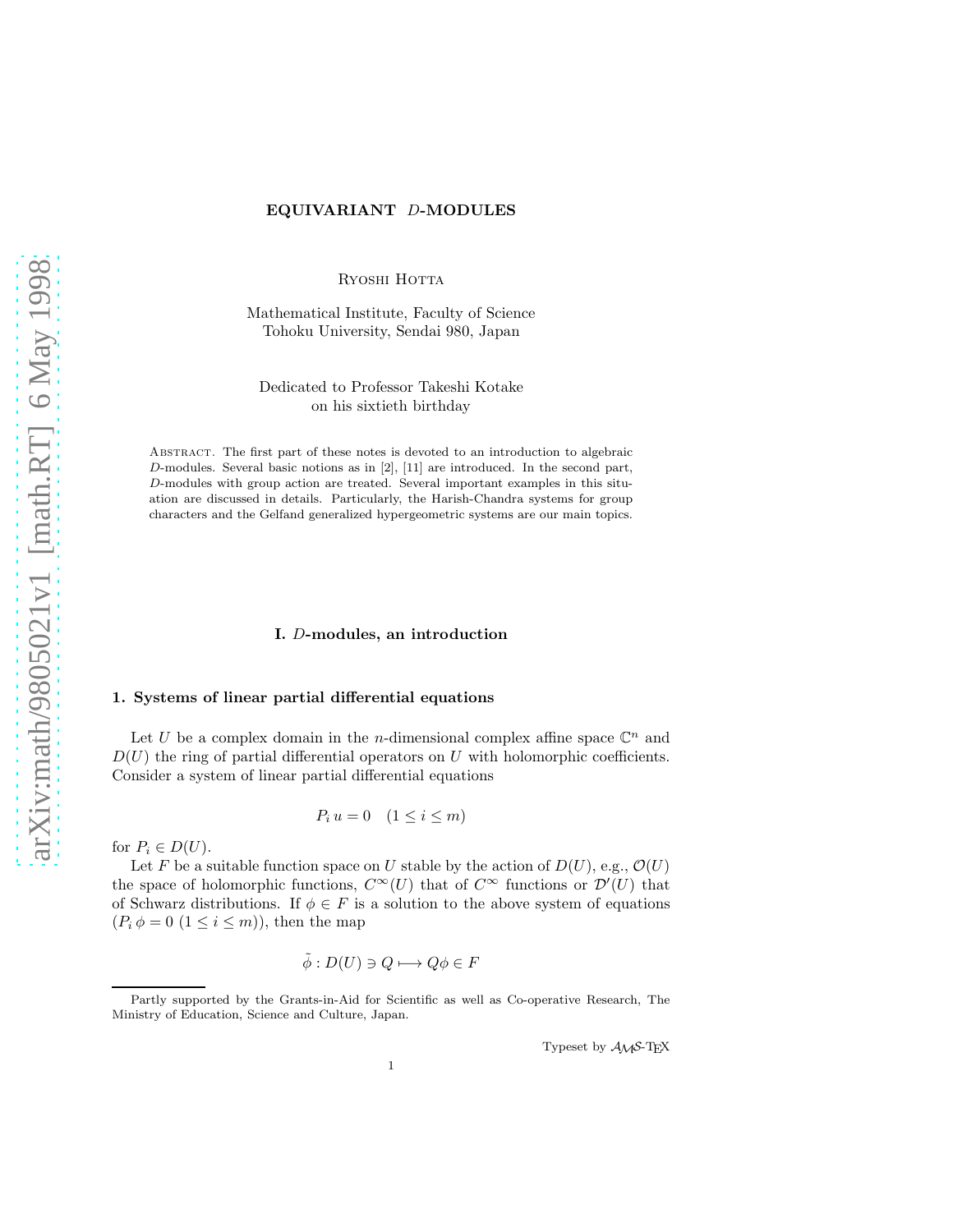is a left  $D(U)$ -linear by definition and Ker  $\tilde{\phi}$  contains the  $P_i$ 's  $(1 \leq i \leq m)$ . Thus the  $D(U)$ -homomorphism  $\phi$  factorizes to the  $D(U)$ -homomorphism

$$
\tilde{\phi}: D(U)/I \longrightarrow F \quad (Q \mod I \mapsto Q\phi)
$$

where  $I = \sum_{i=1}^{m} D(U)P_i$  is the left ideal of the ring  $D(U)$  generated by the  $P_i$ 's.

Thus if we denote by M the left  $D(U)$ -module  $D(U)/I$ , the space of solutions to the system in F is identified with the space of left  $D(U)$ -module homomorphisms

$$
\operatorname{Hom}_{D(U)}(M,F)
$$

by the correspondence  $\phi \leftrightarrow \tilde{\phi}$ .

There are several reasons why we consider such algebraic objects, D-modules. First of all, an interpretation of solution spaces as  $\text{Hom}_{D}(\cdot, \cdot)$  prolongs naturally to use of homological algebra, which benefits us much enough. Secondly, as will be noted later, one of the basic invariants, the characteristic variety of a system can be correctly defined only when we consider the ideal generated by the  $P_i$ 's (a fixed set of generators is not enough for the definition).

#### 2. Algebraic differential operators

Since all substantial examples in these notes are algebraic D-modules, we begin with basic notions on algebraic differential operators.

Simplest but important examples are linear differential operators with polynomial coefficients. The ring of differential operators with polynomial coefficients on the *n*-dimensional complex affine space  $\mathbb{C}^n$ , denoted by  $D(\mathbb{C}^n)$ , is called the Weyl algebra. The Weyl algebra  $D(\mathbb{C}^n)$  is a C-algebra generated by

$$
x_i, \quad \partial_i = \frac{\partial}{\partial x_i} \quad (1 \le i \le n)
$$

with Heisenberg commutator relations

$$
[\partial_i, x_j] = \delta_{ij}, \quad [x_i, x_j] = [\partial_i, \partial_j] = 0.
$$

Even on general smooth algebraic varieties, the situation does not differ much from the above. Let  $X$  be a smooth affine algebraic variety over  $\mathbb{C}$ . This means the following. Let A be a commutative algebra finitely genrated over  $\mathbb C$  with no nilpotent elements. The smoothness means that  $\dim_{\mathbb{C}} \mathfrak{m}/\mathfrak{m}^2$  is constant  $(=\dim X)$ for every maximal ideal m of A. The space X is identified with  $\text{Hom}_{\mathbb{C}-\text{alg}}(A,\mathbb{C}),$ the set of all C-algebra homomorphisms, which is also identified with Specm A, the set of all maximal ideals of A by Hilbert's Nullstellensatz  $(x \leftrightarrow \text{Ker } x = \mathfrak{m}_x(x \in$  $\text{Hom}_{\mathbb{C}-\text{alg}}(A,\mathbb{C})$ . The C-algebra A is then denoted by  $\mathbb{C}[X]$  and called the algebra of regular functions on X  $(f(x) = x(f)$  for  $f \in \mathbb{C}[X], x \in \text{Hom}_{\mathbb{C}-\text{alg}}(\mathbb{C}[X], \mathbb{C})$ . The family of subsets  $X_f = \{x \in X | f(x) \neq 0\}$   $(f \in \mathbb{C}[X])$  forms a basis of open sets in X (the Zariski topology of X). Note that  $\mathbb{C}[X_f] = \mathbb{C}[X]_f = \mathbb{C}[X][f^{-1}]$  is the algebra of regular functions of an open affine subvariety  $X_f$  of X.

The correspondence

$$
X_f \longmapsto \mathbb{C}[X_f]
$$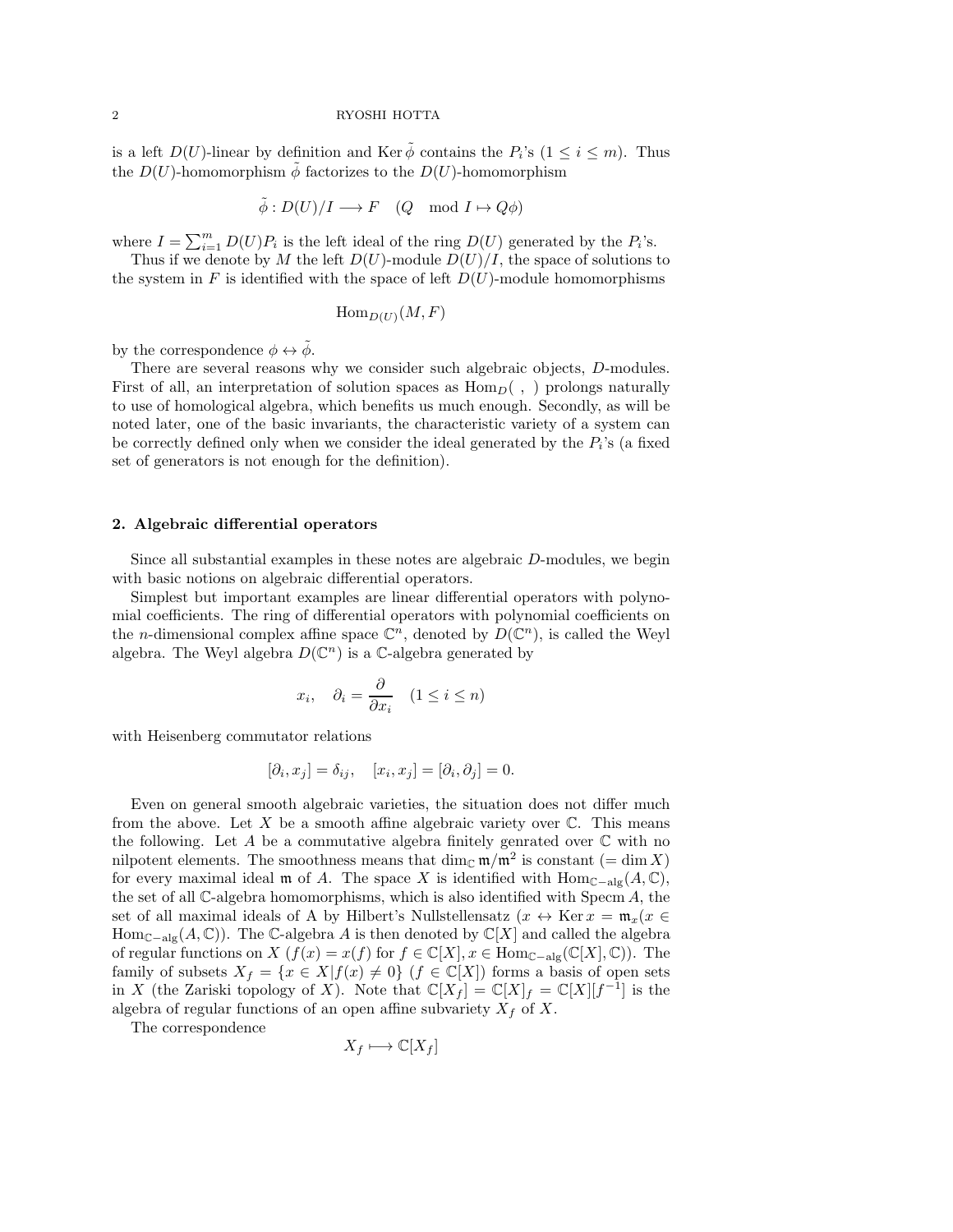gives rise to the structure sheaf  $\mathcal{O}_X$  of X as a local ringed space  $(\mathcal{O}_X(X_f))$ =  $\Gamma(X_f, \mathcal{O}_X) = \mathbb{C}[X_f]$ . The stalk  $\mathcal{O}_{X,x}$  of  $\mathcal{O}_X$  at  $x \in X$  is the localization of  $\mathbb{C}[X]$  at the maximal ideal  $\mathfrak{m}_x \in \text{Specm}\,\mathbb{C}[X]$  ( $\lim_{x \in X_f} \mathbb{C}[X_f] = \mathcal{O}_{X,\mathfrak{m}_x}$ )).

In general, a smooth algebraic variety is defined to be a local ringed space  $(X, \mathcal{O}_X)$  such that every  $x \in X$  has an open neighborhood U such that  $(U, \mathcal{O}_X|_U)$ is isomorphic to a smooth affine variety as local ringed spaces as above. (Usually one adopts a further assumption, i.e., separability of the Zariski topology, which means that the diagonal map  $X \stackrel{\Delta}{\to} X \times X$   $(\Delta(x) = (x, x))$  is a closed immersion.)

Linear differential operators are defined as follows in algebraic geometry. **Definition.** A C-linear sheaf endomorphism  $P \in \text{End}_{\mathbb{C}}O_X$  is called a *linear differ*ential operator of order not greater than m if

$$
(\mathrm{ad}\mathcal{O}_X)^{m+1}P=0.
$$

More precisely, for every open  $U \subset X$ , P is a collection of C-linear maps

$$
P_U \in \operatorname{End}_{\mathbb{C}} \mathcal{O}_X(U)
$$

compatible with all sheaf restriction data  $\mathcal{O}_X(U) \to \mathcal{O}_X(V)$  ( $V \subset U$ ) satisfying

$$
[f_0, [f_1, [\cdots, [f_m, P_U] \cdots] = 0 \text{ for every } f_0, f_1, \cdots, f_m \in \mathcal{O}_X(U).
$$

By definition, if  $X$  is affine, a linear differential operator  $P$  of order not greater than m is seen to be a C-linear endomorphism  $P \in \text{End}_{\mathbb{C}}(\mathbb{Z}[X])$  such that  $(\text{ad}\mathbb{C}[X])^{m+1}P=0.$ 

Denote by  $F_mD(X)$  the set of all linear differential operators on X of order not greater than m. Clearly

$$
F_m D(X) \subset F_{m+1} D(X) \quad (m \ge 0)
$$

and it is easily seen that  $F_mD(X)F_lD(X) \subset F_{m+l}D(X)$ . Thus the set of all linear differential operators on  $X$  forms a  $\mathbb C$ -algebra

$$
D(X) = \bigcup_{m=0}^{\infty} F_m D(X)
$$

with filtration F. Note also that  $F_0D(X) = \mathcal{O}_X(X)$  by the correspondence  $P \mapsto$  $P(1)$ .

The sheaf  $D_X$  of algebras of linear differential operators on X is defined by the functor

$$
D_X: U \longmapsto D(U) \quad \text{for every open } U \subset X
$$

with obvious restriction maps. Thus  $D_X(U) = D(U) = \bigcup_{m=0}^{\infty} F_m D(U)$ . The sheaf  $D_X$  also has the increasing filtration F by orders  $(F_m D_X)(U)$  $= F_m D(U)$   $(m \geq 0)$ .

The following lemma guarantees calculation in the algebraic case similar to the complex analytic case.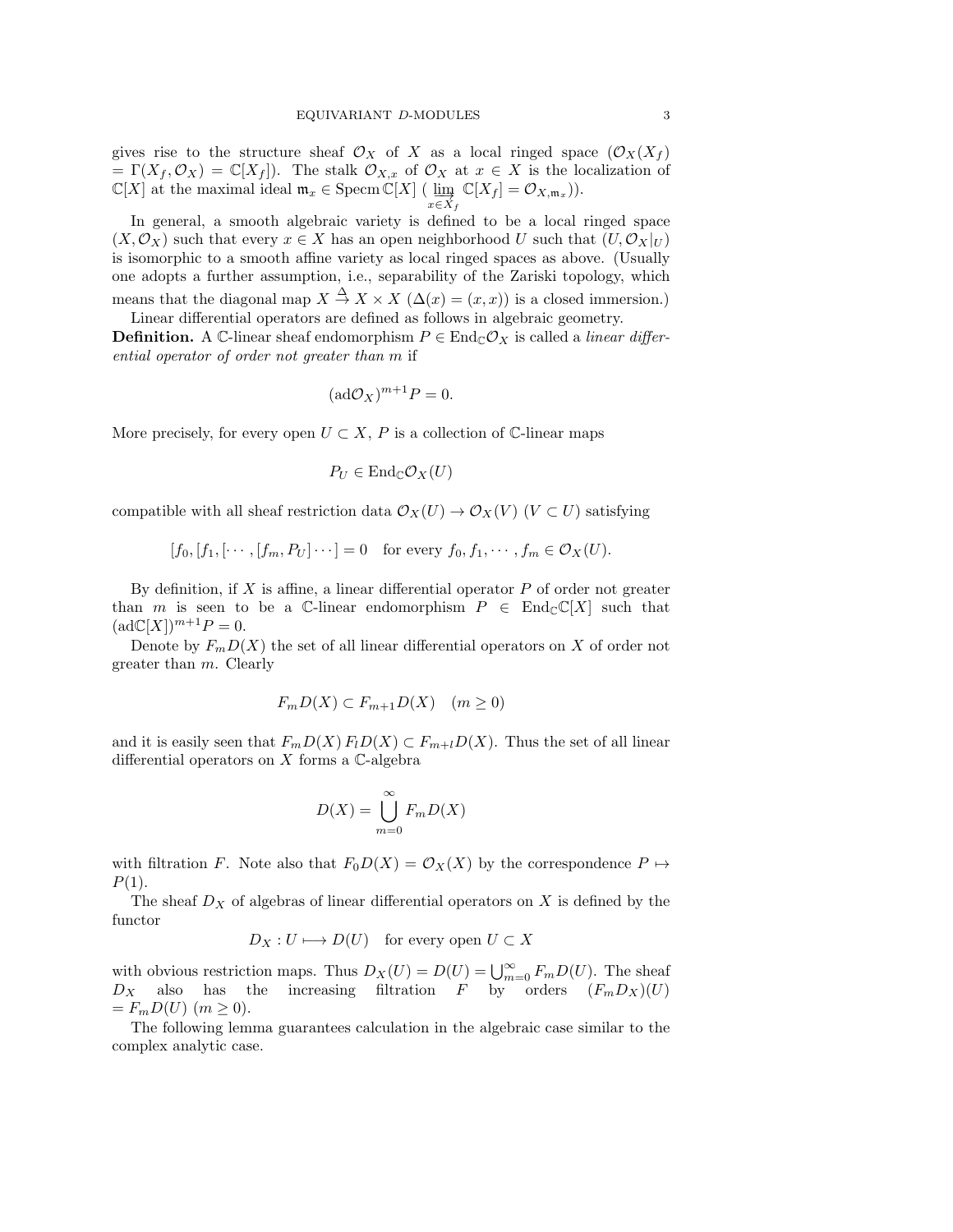**Lemma.** In a smooth n-dimensional algebraic variety X, every point  $p \in X$  has an affine open neighborhood U with vector fields  $\partial_i$  and functions  $x_i$  (1 ≤ i ≤ n) on U satisfying

$$
[\partial_i, \partial_j] = 0, \quad [\partial_i, x_j] = \delta_{ij}
$$

$$
F_m D_X(U) = \bigoplus_{|\alpha| \le m} \mathcal{O}_X(U) \partial^{\alpha}
$$

where  $\alpha = (\alpha_1, \dots, \alpha_n)$  is a multi-index  $(|\alpha| = \sum_{i=1}^n \alpha_i)$  and

$$
\partial^\alpha=\prod_{i=1}^n\partial_i^{\alpha_i}.
$$

*Proof.* Take  $(x_i)$  to be a regular system at p, i.e.,  $\{x_i\}$  generates the maximal ideal of  $\mathcal{O}_{X,p}$  and the differentials  $dx_i$  are linearly independent at p. There then exists an open  $U$  such that

$$
f: U \longrightarrow \mathbb{C}^n
$$
  $(f(q) = (x_1(q), \dots, x_n(q))$ 

is an etale map. The standard vector fields  $\frac{\partial}{\partial z_i}$  on  $\mathbb{C}^n$  lift uniquely to  $\partial_i$  on U  $(df(\partial_i) = \frac{\partial}{\partial z_i})$  and  $\{x_i, \partial_i\}$  satisfies the requirement. In fact, for  $P \in F_mD_X(U)$ and  $\alpha$  such that  $|\alpha| = m$ , put

$$
a_{\alpha}(x) = (-1)^m (\alpha!)^{-1} (\text{ad} x_1)^{\alpha_1} \cdots (\text{ad} x_n)^{\alpha_n} P
$$

where  $\alpha! = \alpha_1! \cdots \alpha_n!$ . Then  $a_{\alpha}(x)$  is of order 0 and hence  $a_{\alpha}(x) \in \mathcal{O}_X(U)$ . It is easily seen that  $P - \sum_{|\alpha|=m} a_{\alpha}(x) \partial^{\alpha}$  is of order less than m. By induction, the lemma has been proved. q.e.d.

Remark. Let  $X_{an}$  be the underlying complex manifold of a smooth algebraic variety X and  $i: X_{\text{an}} \to X$  the natural morphism of local ringed spaces  $(i^{-1}\mathcal{O}_X \to \mathcal{O}_{X_{\text{an}}}$ is the identification of regular functions on  $X$  with holomorphic functions on  $X_{an}$ ). Thus the sheaf  $D_{X_{\text{an}}}$  of linear differential operators with holomorphic coefficients is regarded as  $\mathcal{O}_{X_{\text{an}}} \otimes_{i^{-1}\mathcal{O}_X} i^{-1}D_X$ . For a small open U in  $X_{\text{an}}$  (in the classical topology) the above choice of coordinates  $\{x_i, \partial_i\}$  is a standard one in  $D_{X_{an}}(U)$ .

### 3. Filtrations of D-modules

3.1 Symbols.

The sheaf  $D_X$  of algebras of linear differential operators has the increasing filtration  $F$  by orders, i.e., for an open  $U$  in  $X$ ,

$$
(F_m D_X)(U) = \{ P \in D_X(U) \mid \text{ord } P \le m \}.
$$

(Almost tautologically, ord  $P = m$  if and only if  $P \in F_mD_X \setminus F_{m-1}D_X$ .) Recall the following properties: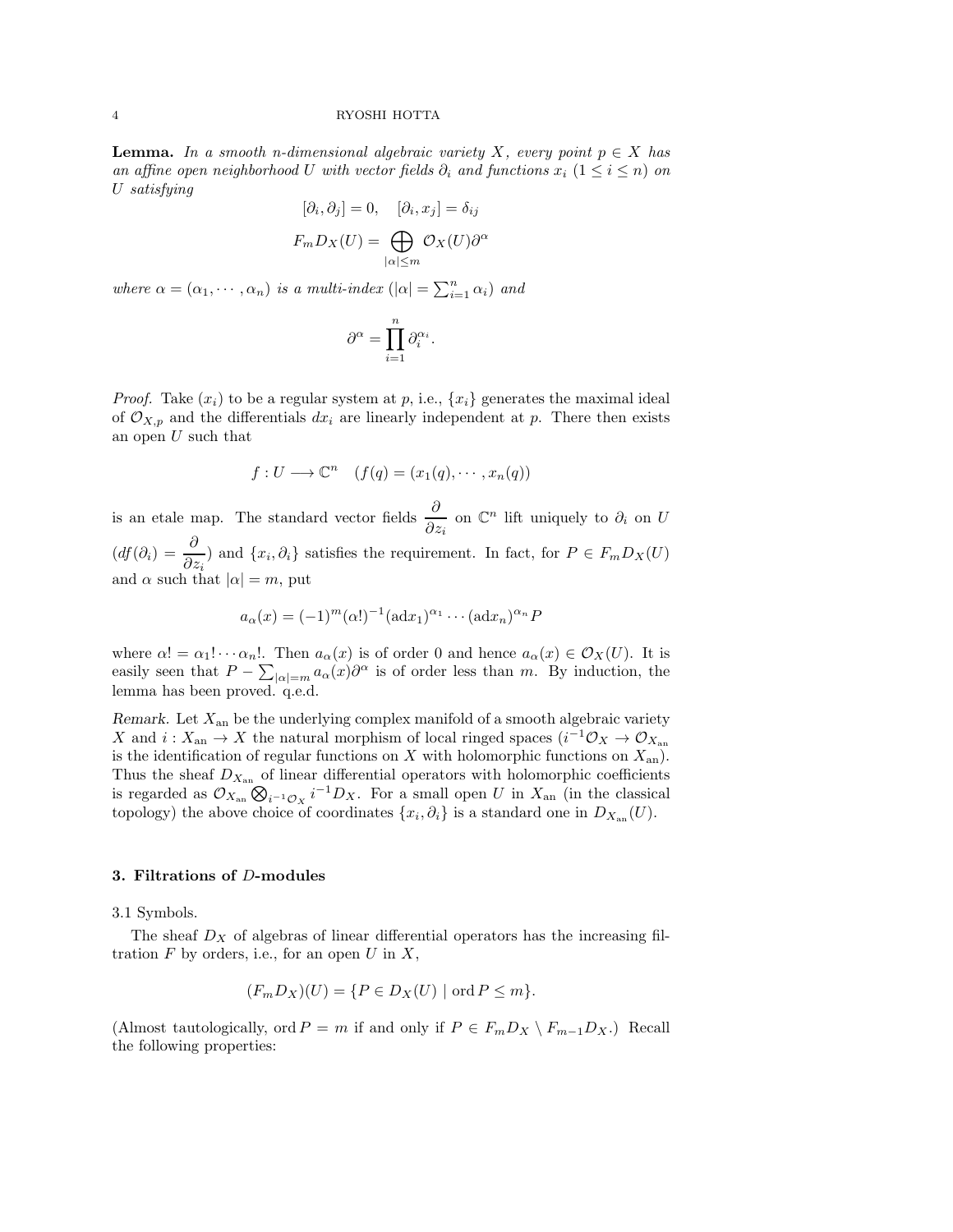1)  $F_mD_X \subset F_{m+1}D_X$ , 2)  $F_m D_X F_l D_X = F_{m+l} D_X$ , 3)  $F_m D_X$  is  $\mathcal{O}_X$ -coherent, 4)  $D_X = \bigcup_{k=1}^{\infty}$  $m=0$  $F_mD_X$ .

Let  $\operatorname{gr} D_X$  be the gradation of this algebra  $D_X$  by the order filtrarion  $F$ ,

$$
\operatorname{gr} D_X=\bigoplus_{m=0}^\infty \operatorname{gr}_m D_X
$$

where  $gr_mD_X = F_mD_X/F_{m-1}D_X$ . Note that for an affine open U,

$$
(\text{gr}_m D_X)(U) = F_m D_X(U) / F_{m-1} D_X(U).
$$

The graded algebra gr  $D_X$  is a commutative  $\mathcal{O}_X$ -algebra since

$$
ord[P,Q] \leq ord(PQ) - 1, (P,Q \in D_X).
$$

In the choice of local coordinates  $\{x_i, \partial_i\}$  in Lemma in 2, the projection

$$
F_m D_X(U) \longrightarrow \text{gr}_m D_X(U)
$$

is realized as the symbol map

$$
P = \sum_{|\alpha| \le m} a_{\alpha} \partial^{\alpha} \longmapsto \sum_{|\alpha| = m} a_{\alpha} \xi^{\alpha} = \sigma_m(P)
$$

where  $\xi = (\xi_1, \dots, \xi_n)$  is the linear coordinate system corresponding to  $(x_i)$  on the cotangent bundle  $T^*U$ . Thus the symbol  $\sigma_m(P)$  is regarded as an element of the polynomial algebra  $\mathcal{O}_X(U)[\xi_1, \cdots, \xi_n]$  over  $\mathcal{O}_X(U)$ . It is a standard fact that this symbol map  $\sigma$  is independent of the choice of coordinates and it gives rise to the following global identification of the graded algebras:

$$
\operatorname{gr} D_X \widetilde{\longrightarrow} \pi_* \mathcal{O}_{T^*X}
$$

where  $\pi : T^*X \to X$  is the cotangent bundle of X and  $\pi_*$  is the operation of a direct image sheaf  $((\pi_* \mathcal{O}_{T^*X})(U) = \Gamma(\pi^{-1}(U), \mathcal{O}_{T^*X}) = \mathcal{O}_X(U)[\xi_1, \cdots, \xi_n]).$ 

### 3.2 Good filtrations.

A left  $D_X$ -module M simply means a sheaf of left  $D_X$ -modules: a sheaf M on X such that for every open U in X,  $M(U)$  is a left  $D_X(U)$ -module compatible with restriction data. A right  $D<sub>X</sub>$ -module is similarly defined. Since  $\mathcal{O}<sub>X</sub>$  is a subalgebra of  $D_X$ , a  $D_X$ -module has the natural structure as an  $\mathcal{O}_X$ -module. On an algebraic variety X, we usually consider  $D_X$ -modules which are  $\mathcal{O}_X$ -quasi-coherent in order to pursue smooth manipulation in algebraic geometry. (An  $\mathcal{O}_X$ -module F is called quasi-coherent if  $F|_U$  is isomorphic to the sheaf made by localization of the  $\mathcal{O}_X$ module  $F(U)$  on every affine open U.)

However, we retain that for deeper analysis of solutions to equations, one often needs non-quasi-coherent  $\mathcal{O}_X$ -modules. In particular, for analysis on the complex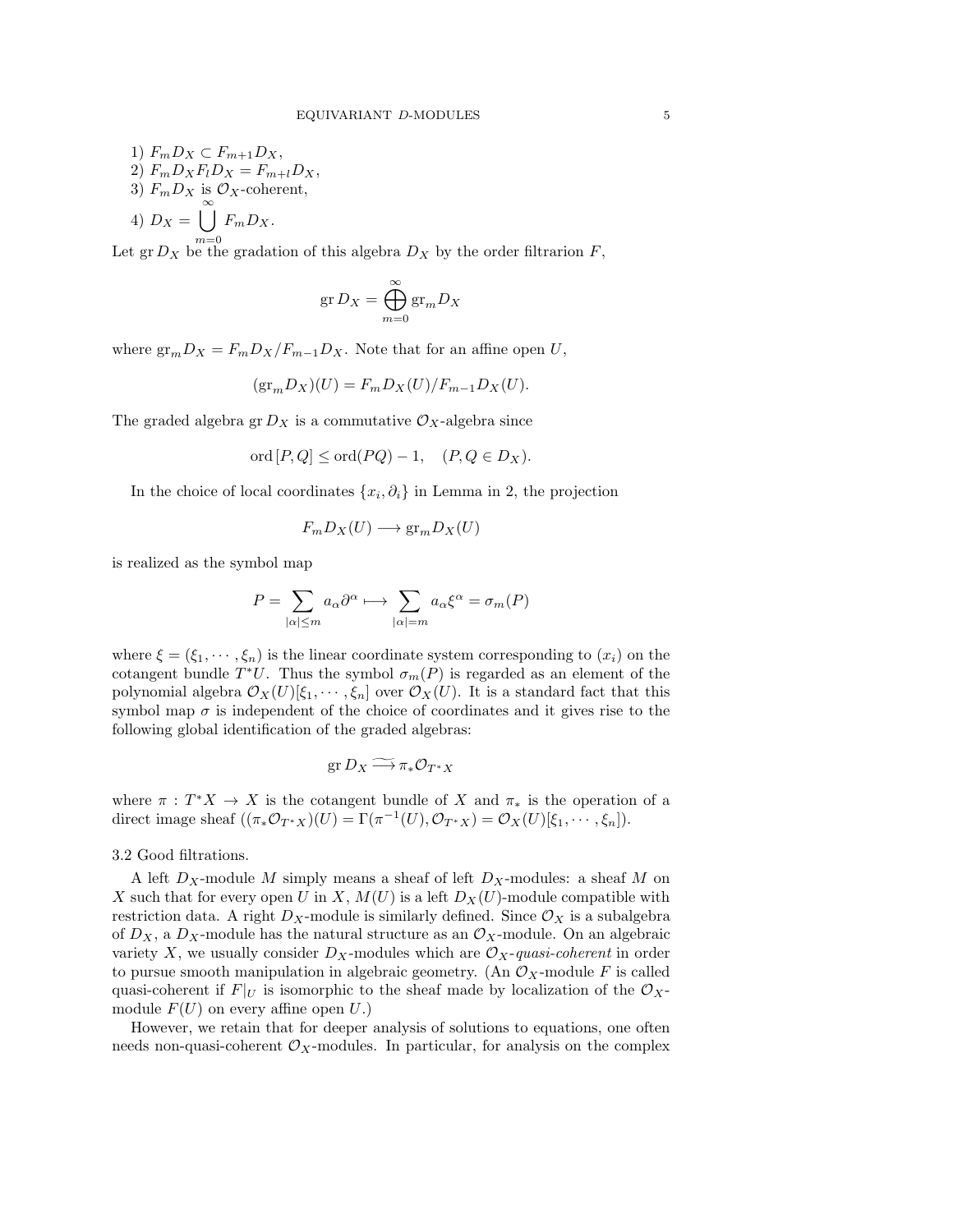manifolds  $X_{an}$ , these are sometimes essential, e.g., a sheaf of distributions and/or hyperfunctions etc....

At any rate, usual systems of linear partial differential equations correspond to more restricted  $D_X$ -modules,  $D_X$ -coherent modules. Here we take the definition of the  $D_X$ -coherency as that of the local finite presentation of  $D_X$ -modules, i.e., we call a  $D_X$ -module M on X  $D_X$ -coherent if every point of X has a neighborhood U with an exact sequence

$$
D_U^m \longrightarrow D_U^l \longrightarrow M|_U \longrightarrow 0
$$

where  $D_U$  is the sheaf of algebras of linear differential operators on U considered as a  $D_U$ -module.

As is earlier introduced, the category of coherent  $D<sub>X</sub>$ -modules corresponds to that of systems of linear partial differential equations on  $X$ . Note that on an affine open  $U, M|_U$  is the localization of  $M(U)$  and hence the above condition corresponds to the exact sequence of  $D(U)$ -modules:

$$
D(U)^m \stackrel{\Phi}{\longrightarrow} D(U)^l \stackrel{\Psi}{\longrightarrow} M(U) \longrightarrow 0
$$

Remark. The above coherent D-module corresponds to the system of linear partial differential equations

$$
\sum_{j=1}^{l} P_{ij} u_j = 0 \quad (1 \le i \le m),
$$

by the maps

$$
\Phi(Q_1, \cdots, Q_m) = (Q_1, \cdots, Q_m)(P_{ij}),
$$

$$
\Psi(R_1, \cdots, R_l) = \sum_{j=1}^l R_j u_j
$$

where  $(P_{ij})$  is an  $m \times l$ -matrix of entries in  $D(U)$ .

In order to define the characteristic variety of a D-module, we introduce the notion of good filtrations matching the order filtration of  $D_X$ .

For a coherent  $D_X$ -module M, let  $F_mM \subset M(m \in \mathbb{Z})$  be an increasing filtration by coherent  $\mathcal{O}_X$ -submodules (i.e.,  $\mathcal{O}_X$ -submodules of locally finite presentation) such that

1)  $F_m M = 0 \quad (m \ll 0),$ 2)  $M = \left( \int F_m M, \right)$ 3)  $F_l D_X F_m M \subset F_{l+m} M \quad (l, m \in \mathbb{Z}).$ Then by 1, 2, 3, the gradation of  $M$  by  $F$ 

$$
\mathrm{gr}^F M = \bigoplus_{m \in \mathbb{Z}} F_m M / F_{m-1} M
$$

is a graded gr  $D_X$ -module.

**Definition.** A filtration F of a coherent  $D<sub>X</sub>$ -module M is called good if

$$
F_l D_X F_m M = F_{l+m} M \quad \text{for } m \text{ large enough and all } l \ge 0.
$$

Here the left hand side is the  $\mathcal{O}_X$ -submodule generated by the multiplication of  $F_mM$  by  $F_lD_X$ .

The following is then rather easily proved  $([11, H, Prop.1.2.3]).$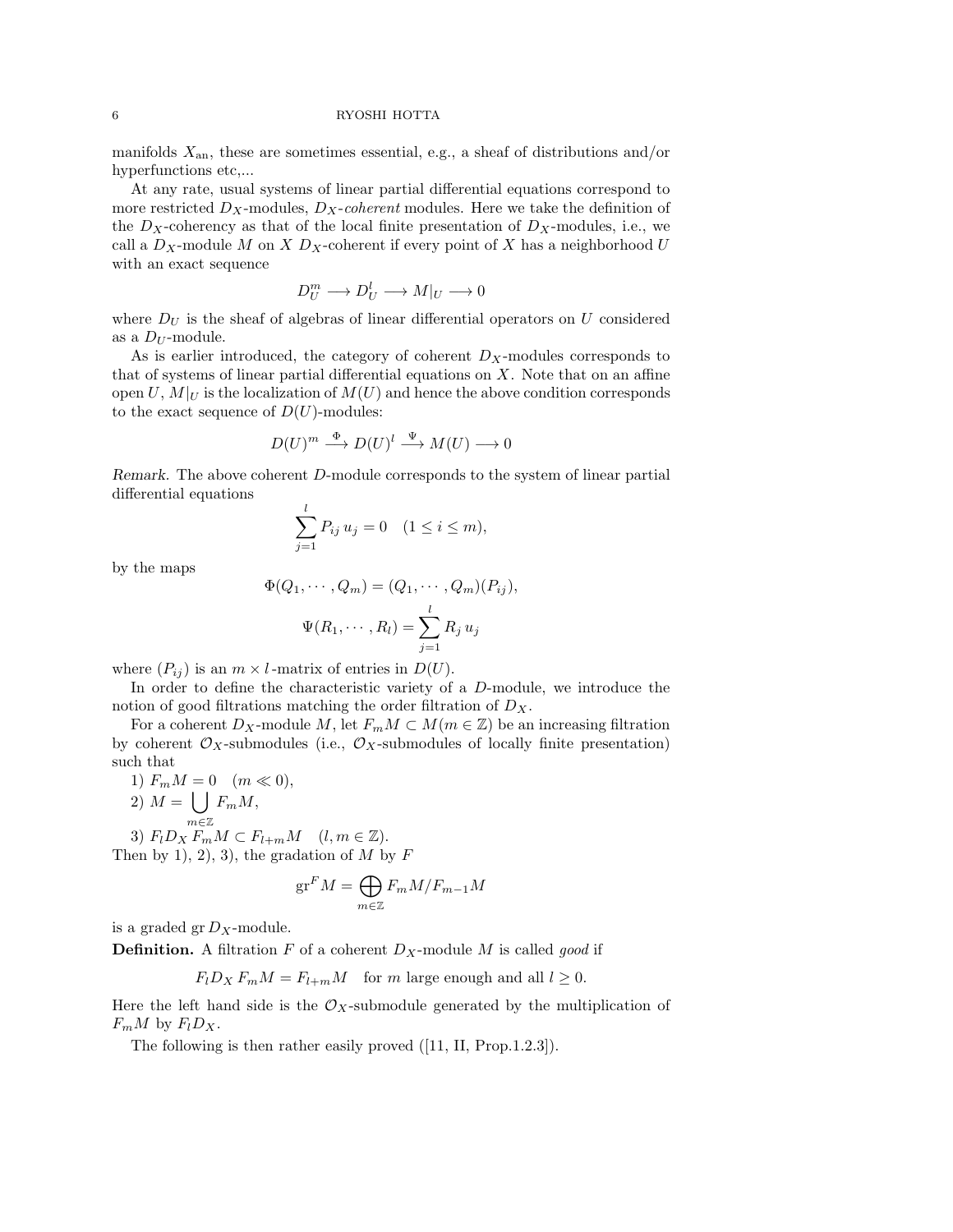**Proposition.** A filtration F is good if and only if the graded module  $gr<sup>F</sup>M$  is a coherent gr  $D_X = \pi_* \mathcal{O}_{T^*X}$ )-algebra.

By definition, a coherent  $D_X$ -module M is locally finitely generated, i.e., on an open U

$$
M|_{U} = \sum_{i=1}^{l} D_{U} u_{i} \quad (u_{i} \in M(U)).
$$

Define  $F_m M|_U = \sum_{i=1}^l F_m D_U u_i \ (m \geq 0)$ . Then  $F_m$  is a good filtration of  $M|_U$ . Thus any coherent  $D_X$ -module *locally* has a good filtration. In the algebraic case, any coherent  $D_X$ -module globally has a good filtration thanks to the quasi-compactness of the Zariski topology (see [11, II,1.2]).

**Example.** Let  $M = D_X u$  ( $D_X$ -cyclic by a section  $u \in M(X)$ ).  $F_m M = F_m D_X u$ then gives a good filtration of  $M$ . Put

$$
I = \text{Ann } u = \{ P \in D_X \mid Pu = 0 \}
$$

the annihilator of u (thus  $M \simeq D_X/I$ ). Then

$$
\mathrm{gr}^F M \simeq \mathrm{gr} \, D_X / \mathrm{gr} \, I
$$

where

$$
\operatorname{gr} I = \bigoplus_{m \leq 0} F_m I / F_{m-1} I \subset \pi_* \mathcal{O}_{T^*X}, \quad (F_m I = I \cap F_m D_X).
$$

#### 4. Characteristic varieties

4.1 Definition.

Let M be a coherent  $D_X$ -module and F its good filtration. Then the graded  $\pi_* \mathcal{O}_{T^*X}$ -module gr<sup>F</sup>M is coherent where  $\pi : T^*X \to X$  is the cotangent bundle. Since the sheaf pull-back  $\pi^{-1}\text{gr}^F M$  on  $T^*X$  is  $\pi^{-1}\pi_*\mathcal{O}_{T^*X}$ -coherent, we have an  $\mathcal{O}_{T^*X}$ -coherent module

$$
\pi^{\bullet}(\mathrm{gr}^F M) = \mathcal{O}_{T^*X} \otimes_{\pi^{-1}\pi_*\mathcal{O}_{T^*X}} \pi^{-1}(\mathrm{gr}^F M)
$$

on the cotangent bundle  $T^*X$  (the algebra homomorphism  $\pi^{-1}\pi_*\mathcal{O}_{T^*X}$  $\rightarrow \mathcal{O}_{T^*X}$  is a natural restriction of functions). The *characteristic variety* ch M of M is then defined to be the support of the  $\mathcal{O}_{T^*X}$ -coherent module  $\pi^{\bullet}(\text{gr}^F M)$ . By the coherency, the characteristic variety is an algebraic subvariety of  $T^*X$  conic along the fibers  $(= constant)$  spaces).

We shall look at it in a more naive way. Let U be a small affine open set in X. Then

$$
(\pi_*\mathcal{O}_{T^*X})(U)=\mathcal{O}_X(U)\otimes_{\mathbb{C}}\mathbb{C}[\xi_1,\cdots,\xi_n]
$$

where  $(\xi_1, \dots, \xi_n)$  is a coordinate system of the cotangent space (we assume  $T^*U \simeq$  $U\times\mathbb{C}^n$ ). For  $\mathrm{gr}^F M$ , we have

$$
(\operatorname{gr}^F M)(U) = \bigoplus_{m \in \mathbb{Z}} F_m M(U) / F_{m-1} M(U),
$$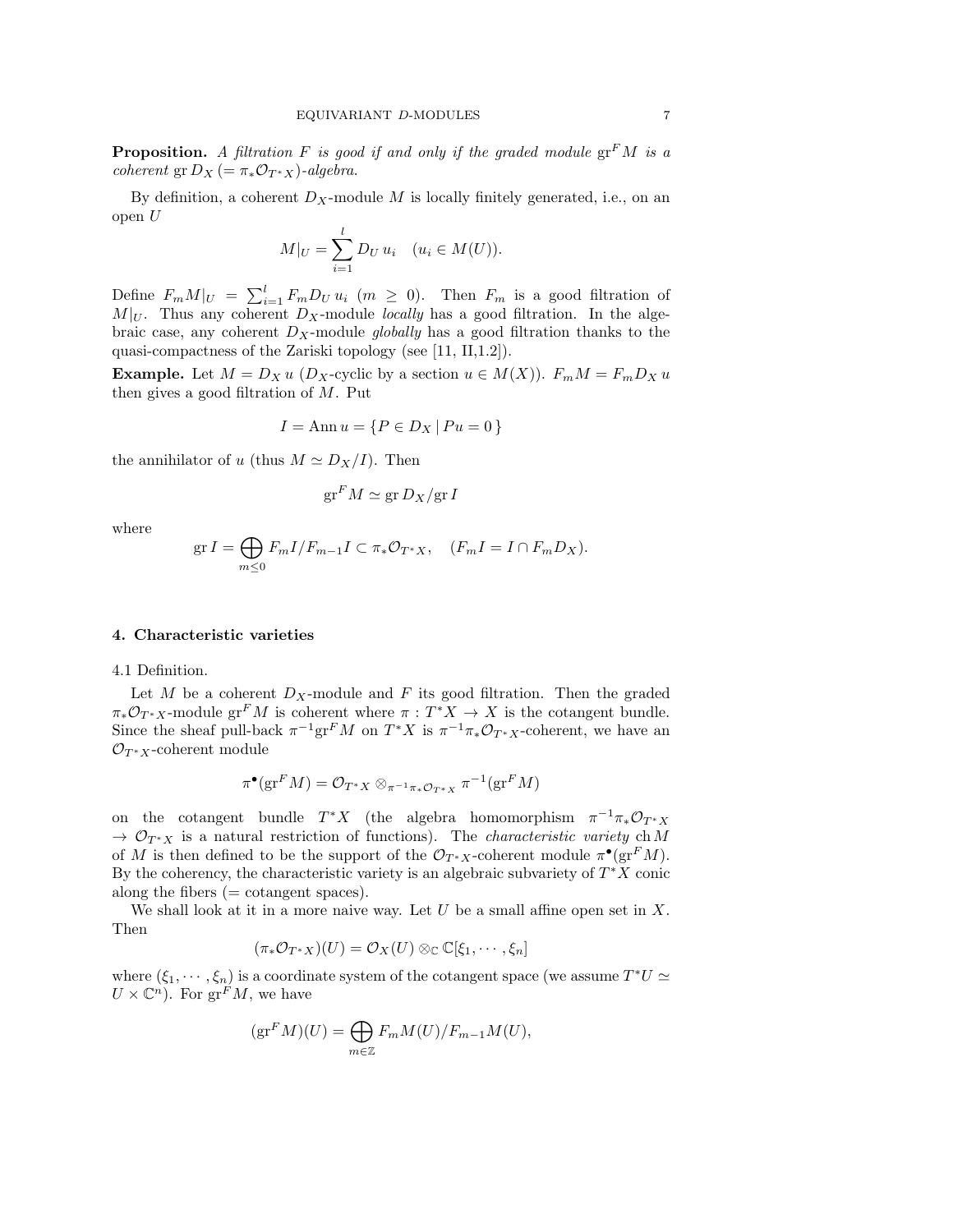which is a graded module over the graded algebra  $\mathcal{O}_X(U)$  ⊗  $\mathbb{C}[\xi_1,\cdots,\xi_n]$ . The  $\mathcal{O}_{T^*X}$ -module  $\pi^{\bullet}(\text{gr}^F M)$  is simply the localization of the  $\mathcal{O}_X(U)$  $\otimes_{\mathbb{C}} \mathbb{C}[\xi_1,\cdots,\xi_n]$ -module  $(\text{gr}^F M)(U)$  on  $T^*U \simeq U \times \mathbb{C}^n$  and hence the characteristic variety ch  $M$  on  $T^*U$  is nothing but the zeroes (affine subvariety) of the annihilator ideal in the algebra  $\mathcal{O}_X(U) \otimes_{\mathbb{C}} \mathbb{C}[\xi_1, \cdots, \xi_n]$ 

$$
\mathrm{Ann}_{\mathcal{O}_X(U)\otimes_{\mathbb{C}}\mathbb{C}[\xi_1,\cdots,\xi_n]}(\mathrm{gr}^F M)(U).
$$

By the gradedness, this variety is conic along the fibers  $\mathbb{C}^n$ .

**Example.** Let  $M = D_X u$  be as in Example in 3.2. Then ch  $M = V(\text{gr } I)$  the zeroes defined by the ideal gr  $I \subset \pi_* \mathcal{O}_{T^*X}$ . Notice that even if  $P_1, \cdots, P_m$  are generators of the ideal I in  $D_X$ , the symbols  $\sigma(P_1), \cdots, \sigma(P_m)$  are not necessarily generators of gr I. That is, the characteristic variety ch  $M$  is not exactly the zeroes of the symbols  $\sigma(P_i)$   $(1 \leq i \leq m)$  (is contained in those). Here we see the importance of the concept of  $D_X$ -modules in defining the characteristic varieties of systems of linear partial differential equations. It is however known that there exist generators  $P_i$ 's in I such that the symbols  $\sigma(P_i)$ 's generate gr I (see [11, II,2]).

**Theorem.** The characteristic variety chM is independent of the choice of good filtrations of a coherent  $D_X$ -module M.

For the proof, see [11, II,Th.2.1]. By this theorem, the characteristic variety turns out to be a true invariant of a D-module. Also in the analytic case, since a coherent D-module locally has a good filtration, the characteristic variety can be defined globally by a similar theorem.

4.2 The fundamental theorem.

As is well-known, the cotangent bundle  $T^*X$  has the canonical symplectic structure  $\omega$  which is expressed in local coordinates

$$
\omega = \sum_{i=1}^{n} d\xi_i \wedge dx_i \quad (n = \dim X).
$$

The symplectic structure  $\omega$  defines the Poisson bracket in the space of functions on  $T^*X$  which is expressed in local coordinates

$$
\{f,g\}=\sum_{i=1}^n(\frac{\partial f}{\partial\xi_i}\frac{\partial g}{\partial x_i}-\frac{\partial g}{\partial\xi_i}\frac{\partial f}{\partial x_i})\quad (f,g\in\mathcal{O}_{T^*X}).
$$

A subvariety V in  $T^*X$  is said to be *involutive* if the defining ideal  $I(V) \in \mathcal{O}_{T^*X}$ is closed under the Poisson Bracket  $\{ , \}$ . It is easily seen that if V is involutive, then the tangent space of a smooth point  $p \in V$  is involutive with respect to the symplectic form  $\omega$   $(T_p V^{\perp} \subset T_p V$  where  $\perp$  denotes the orthogonal complement with respect to  $\omega$  in  $T_p(T^*X)$  and hence every irreducible component of V has dimension not less than dim  $X = \frac{1}{2}$  $\frac{1}{2}$  dim  $T^*X$  (if  $V \neq \emptyset$ ).

The following theorem is called the fundamental theorem of algebraic analysis, which is first proved in [23]. Later O. Gabber gave a purely algebraic proof for this theorem [5] but still difficult.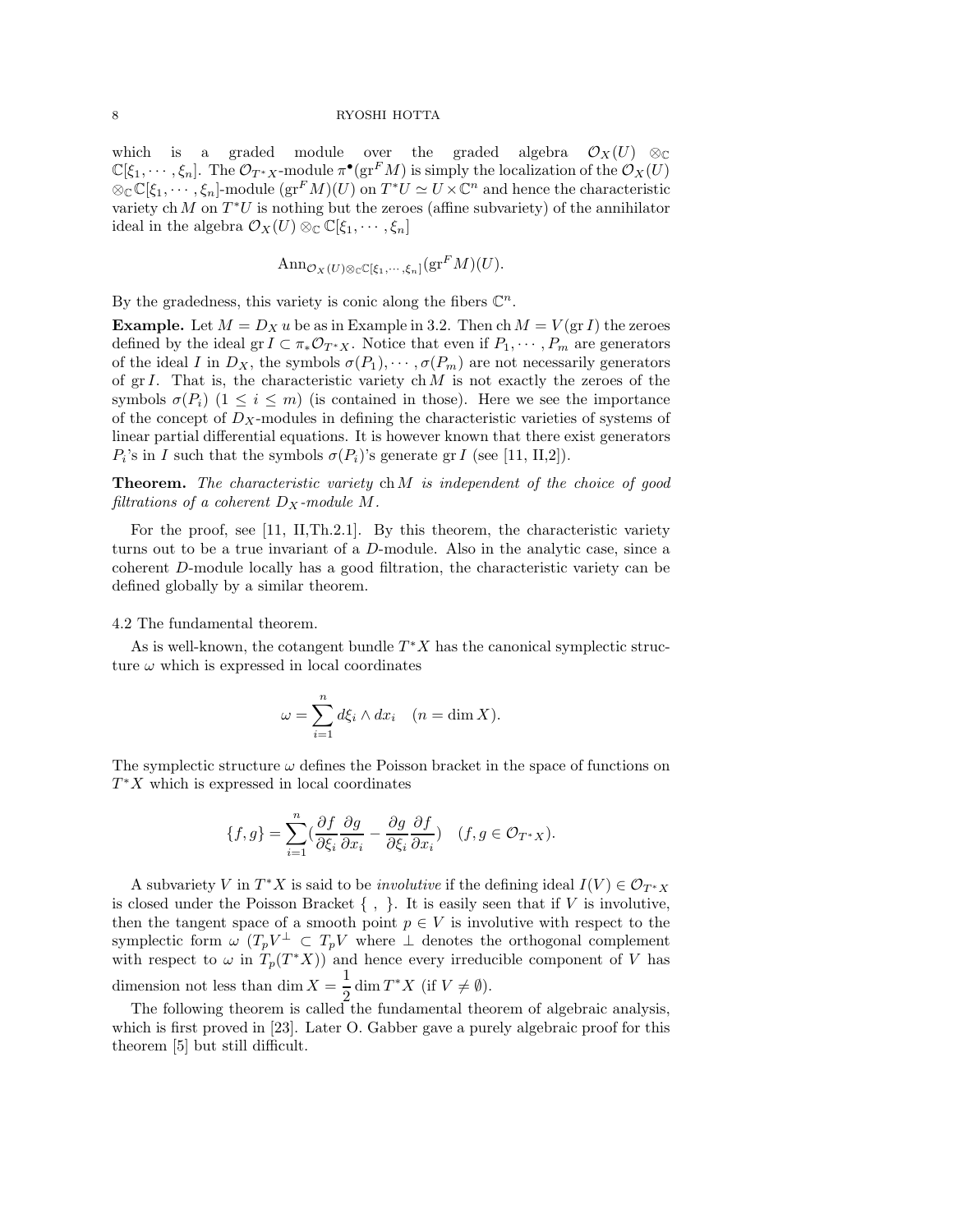Theorem (Sato-Kawai-Kashiwara). The characteristic variety of a coherent D-module is involutive.

In particular, if  $M \neq 0$   $(M = 0 \Leftrightarrow \text{ch } M = \emptyset)$ , then

 $dim(component of ch M) > dim X.$ 

Note that the weaker statement "dim ch  $M \geq \dim X$ " is much more easily proved (in the algebraic case) by J. Bernstein (see [1],  $[11, II, Th.5.1]$ ).

Now we shall ask the following question. What kinds of non-zero coherent Dmodules are of "smallest size"? In a monogenic case  $M = D_X u$ , those must correspond to the case when the annihilator ideals  $\text{Ann}_{D_x} u$  have "largest size" which means that the corresponding systems of linear partial differential equations are "maximally overdetermined". Taking the gradation  $gr$  Ann  $u$ , the characteristic variety ch  $M = V(\text{gr Ann }u)$  must have "smallest size" as possible but these are of dimension not less than  $\dim X$ . Thus we attain the case of holonomic D-modules.

**Definition.** A coherent  $D_X$ -module M is called *holonomic* if dim ch M  $=\dim X$  or  $M=0$ .

All substantial examples in these notes are holonomic.

### 5. Examples

5.1. Ordinary differential equations.

Let  $P(x, \partial) = \sum_{i=0}^{m} a_i(x) \partial^i$  be a non-zero linear operator on  $\mathbb{C}$   $(a_i(x))$  $\in \mathbb{C}[x], \partial = \frac{d}{dx}, a_m(x) \neq 0$ . The ordinary differential equation

$$
P(x, \partial) u = 0
$$

corresponds to the  $D_{\mathbb{C}}$ -module

$$
M = D_{\mathbb{C}} u = D_{\mathbb{C}} / I \quad (I = D_{\mathbb{C}} P(x, \partial)).
$$

In this case, gr I turns out to be a principal ideal generated by the symbol  $\sigma_m(P)(x,\xi)$  $=a_m(x)\xi^m \in \mathbb{C}[x,\xi]$  and hence

ch 
$$
M = \{(x, \xi) \in \mathbb{C} \times \mathbb{C} \mid a_m(x)\xi^m = 0\}
$$
  
=  $\mathbb{C} \times 0 \cup (\bigcup_{a_m(x)=0} x \times \mathbb{C})$ 

i.e., the union of the zero section and the fibers at the singular points  $a_m(x) = 0$  $(T^*\mathbb{C} = \mathbb{C} \times \mathbb{C})$ . Hence dim ch  $M = 1$  and M is holonomic.

5.2 Connections.

A  $D_X$ -module M is called a *connection* if M is a locally free  $\mathcal{O}_X$ -module of finite rank (i.e., vector bundle as an  $\mathcal{O}_X$ -module).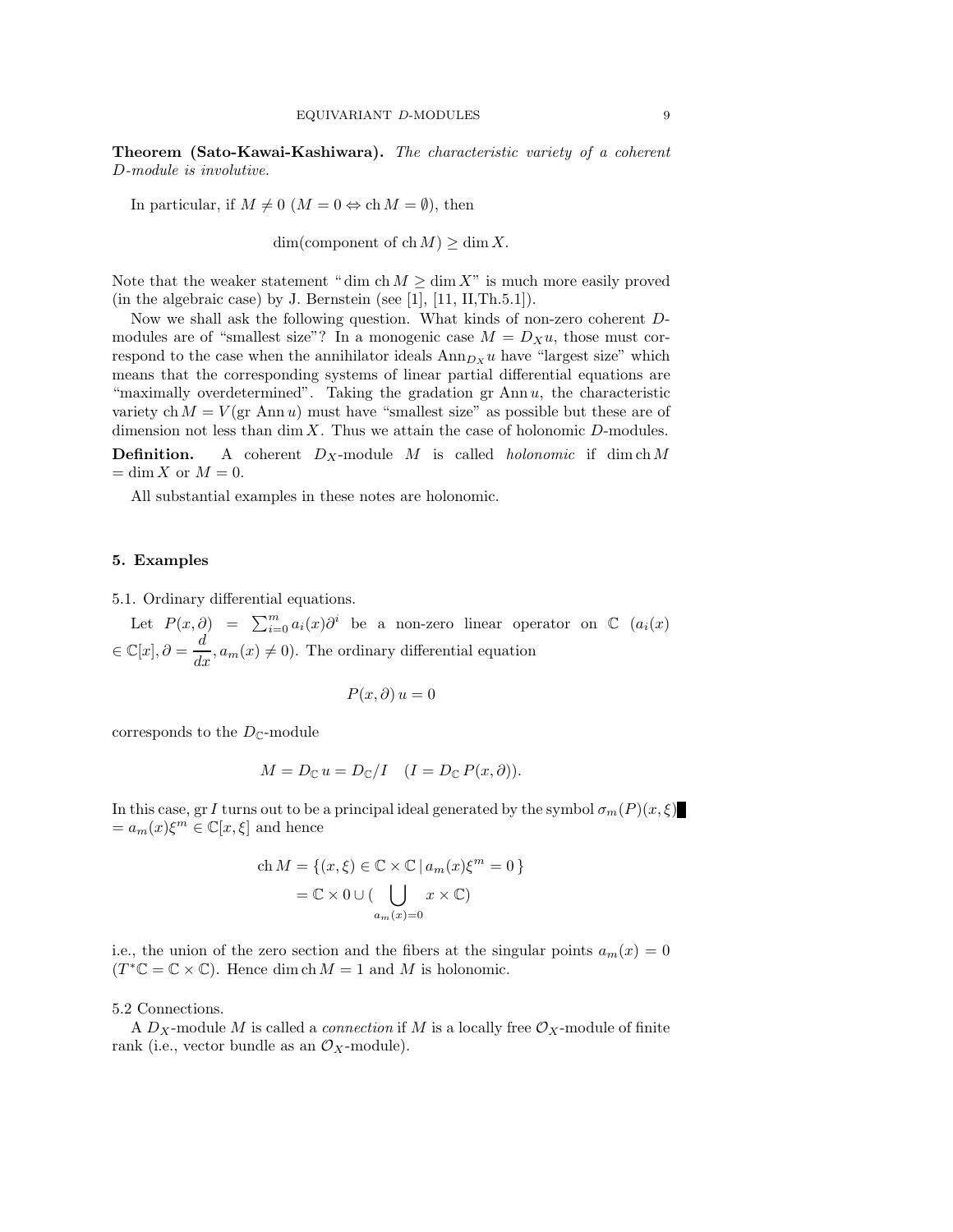Let M be a connection and U open in X. Let  $\Theta_X$  be the sheaf of vector fields on X. Write the action of a vector field  $\theta \in \Theta_X(U)$  on a section  $s \in M(U)$  as

$$
\nabla_{\theta} s = \theta s.
$$

Then by the definition of the  $D_X(U)$ -action, we have

- i)  $\nabla_{f\theta}s = f\nabla_{\theta}s \quad (f \in \mathcal{O}_X(U)),$
- ii)  $\nabla_{\theta}(fs) = \theta(f)s + f \nabla_{\theta}s$  ([ $\theta, f$ ] =  $\theta(f)$ ),

iii)  $\nabla_{[\theta,\theta']}s = [\theta,\theta'] s.$ 

The conditions i), ii) are the usual ones for a "connection" and iii) corresponds to the "integrability". Thus a connection in our sense is an integrable connection.

Conversely when a vector bundle M is given with  $\Theta_X$ -action through  $\nabla$  satisfying i), ii), iii), then this action extends to the left  $D_X$ -action and M acquires the structure of a  $D_X$ -module.

**Example.** Let  $M = D_{\mathbb{C}} u = D_{\mathbb{C}} / D_{\mathbb{C}} P$  be as in 5.1. Then  $M|_U$  is a connection on the open set  $\{x \in \mathbb{C} \mid a_m(x) \neq 0\}$ . In fact, let  $u_i = \partial^i u \ (0 \leq i < m)$ . Then

$$
M|_U = D_U u \simeq \sum_{i=0}^{m-1} \mathcal{O}_U u_i
$$

since  $a_m(x)^{-1} \in \mathcal{O}(U)$ .

Let  $M$  be a connection on  $X$ . Define a filtration  $F$  on  $M$  by

$$
F_i M = 0 \quad (i \le 0), \qquad F_i M = M \quad (i \ge 1).
$$

Since M is  $\mathcal{O}_X$ -coherent, this is clearly a good filtration. Since

$$
\operatorname{gr}^F M = M \pmod{\operatorname{concentrated at degree 1}},
$$

 $\operatorname{gr}_1D_X$  then acts as 0 on  $\operatorname{gr}^F_1M=M$ . This means, for instance, that locally every linear coordinate  $\xi_i$  on  $T^*X$  belongs to Ann  $gr^FM$ , which implies

$$
\mathrm{ch}\, M=T^*_XX\ (= \hbox{zero-section of }\pi: T^*X\to X).
$$

Actually we know:

**Theorem.** For a coherent  $D_X$ -module M, the following are equivalent.

1) M is a connection. 2) M is  $\mathcal{O}_X$ -coherent. 3) ch  $M = T_X^* X$ .

For the proof, see [11, II,Prop.2.3].

We close this section by citing an important classical theorem in the *analytic* case.

**Theorem (Frobenius).** Let M be an analytic connection on a complex manifold X. Define the subsheaf of vector spaces in M:

$$
(DR\ M)(U) = \{ s \in M(U) | \nabla_{\theta} s = 0 \text{ for any vector field } \theta \in \Theta_X(U) \}
$$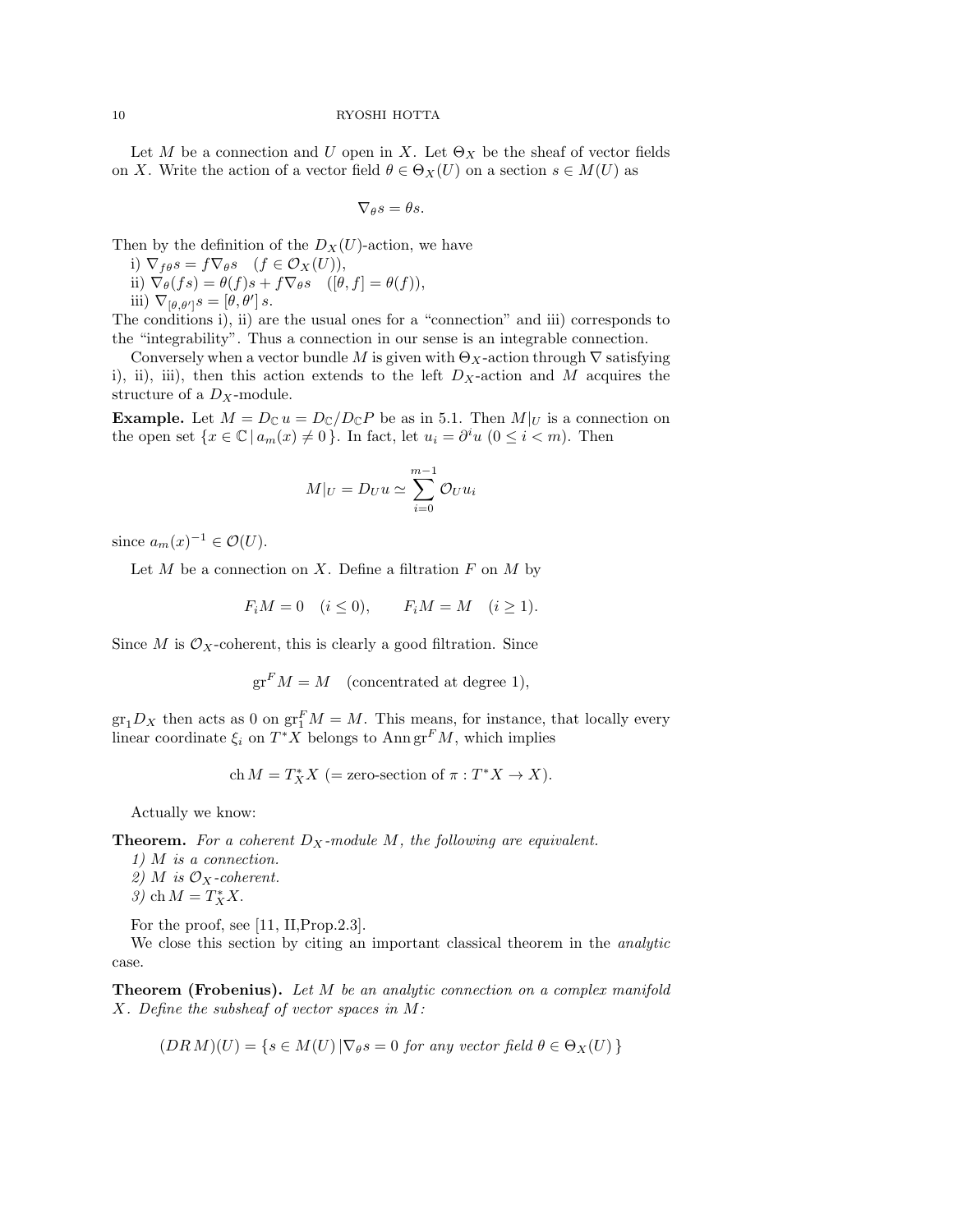for every open  $U$  in  $X$ . Then  $DRM$  is a local system of rank equal to rank  $M$  (i.e., for a small connected U,  $(DRM)(U) \simeq \mathbb{C}^r$  where  $r = \text{rank } M(M|_U \simeq \mathcal{O}_U^r)$ .

On a complex manifold  $X$ , this correspondence

{ analytic connections on X }  $\stackrel{DR}{\longrightarrow}$  { local systems on X }

gives rise to a categorical equivalence. The quasi-inverse of the functor  $DR$  (the de Rham functor) is given by

$$
L\longmapsto \mathcal{O}_X\otimes_{\mathbb{C}} L
$$

where the connection in the right-hand-side is defined by  $\nabla_{\theta}(f \otimes s) = \theta(f) \otimes s$  ( $\theta \in$  $\Theta_X, f \in \mathcal{O}_X, s \in L$ ).

In the algebraic case, the above correspondence  $DR$  causes much delicate problems. Now let  $X$  be a smooth algebraic variety and  $X_{\text{an}}$  the underlying complex manifold. For an algebraic connection  $M$  on  $X$ , in turn, define the functor  $DR$  by

$$
DR\,M = DR\,M_{\rm an} \quad \text{where } M_{\rm an} = \mathcal{O}_{X_{\rm an}} \otimes_{\mathcal{O}_X} M.
$$

Thus  $DR$  is a functor from the category of algebraic connections on  $X$  into that of local systems on the complex manifold  $X_{an}$ . In this case, DR does not give rise to a categorical equivalence but by restricting the class of algebraic connections, P. Deligne established a nice equivalence between these categories ([4]). For this, the notion of regularities is necessarily involved, and an algebraic connection is called regular if its (unique) meromorphic extension to a compactification  $\overline{X}$  has only regular singularities at the boundary  $\overline{X} \setminus X$ . (For the precise definition, see [11,  $IV$ ].)

Theorem (Deligne). The functor DR gives a categorical equivalence between the category of regular connections on an algebraic variety X and that of local systems on the complex manifold  $X_{an}$ .

This correspondence  $DR$  is intensively generalized to  $D$ -modules and plays a substantial role in the Riemann-Hilbert correspondence for regular holonomic Dmodules (M. Kashiwara and Z. Mebkhout, see [16], [20], [11, V]). **Example.** For a fixed  $\lambda \in \mathbb{C}$ , let  $\mathcal{O}_{\lambda}$  be the Euler system

$$
\mathcal{O}_{\lambda} = D_{\mathbb{C}} u = D_{\mathbb{C}} / D_{\mathbb{C}} (x \partial - \lambda) \quad \text{on } \mathbb{C} \ (\partial = \frac{d}{dx}).
$$

Then  $\mathcal{O}_{\lambda}|_{\mathbb{C}^{\times}}$  ( $\mathbb{C}^{\times} = \mathbb{C} \setminus \{0\}$ ) is an algebraic connection and the anaytic solution sheaf  $S_\lambda$  is a local system of rank one generated by the multi-valued holomorphic function  $x^{\lambda}$  on  $\mathbb{C}^{\times}$ 

On the other hand,

$$
DR(\mathcal{O}_{\lambda}|_{\mathbb{C}^{\times}}) = \mathbb{C}x^{-\lambda}u \subset \mathcal{O}_{\lambda}|_{\mathbb{C}^{\times}}.
$$

since

$$
x\partial(x^{-\lambda}u) = -\lambda x^{-\lambda}u + x^{-\lambda}(x\partial u) = 0
$$

by  $x\partial u = \lambda u$ . In this sense,  $S_\lambda$  and  $DR(O_\lambda|_{\mathbb{C}^\times})$  are local systems dual to each other. Further we see, even for an algebraic  $D_{\mathbb{C}}$ -module  $\mathcal{O}_{\lambda}$  as above, this correspondence makes sense only in the analytic category (we need such analytic functions like  $x^{\lambda}$ ).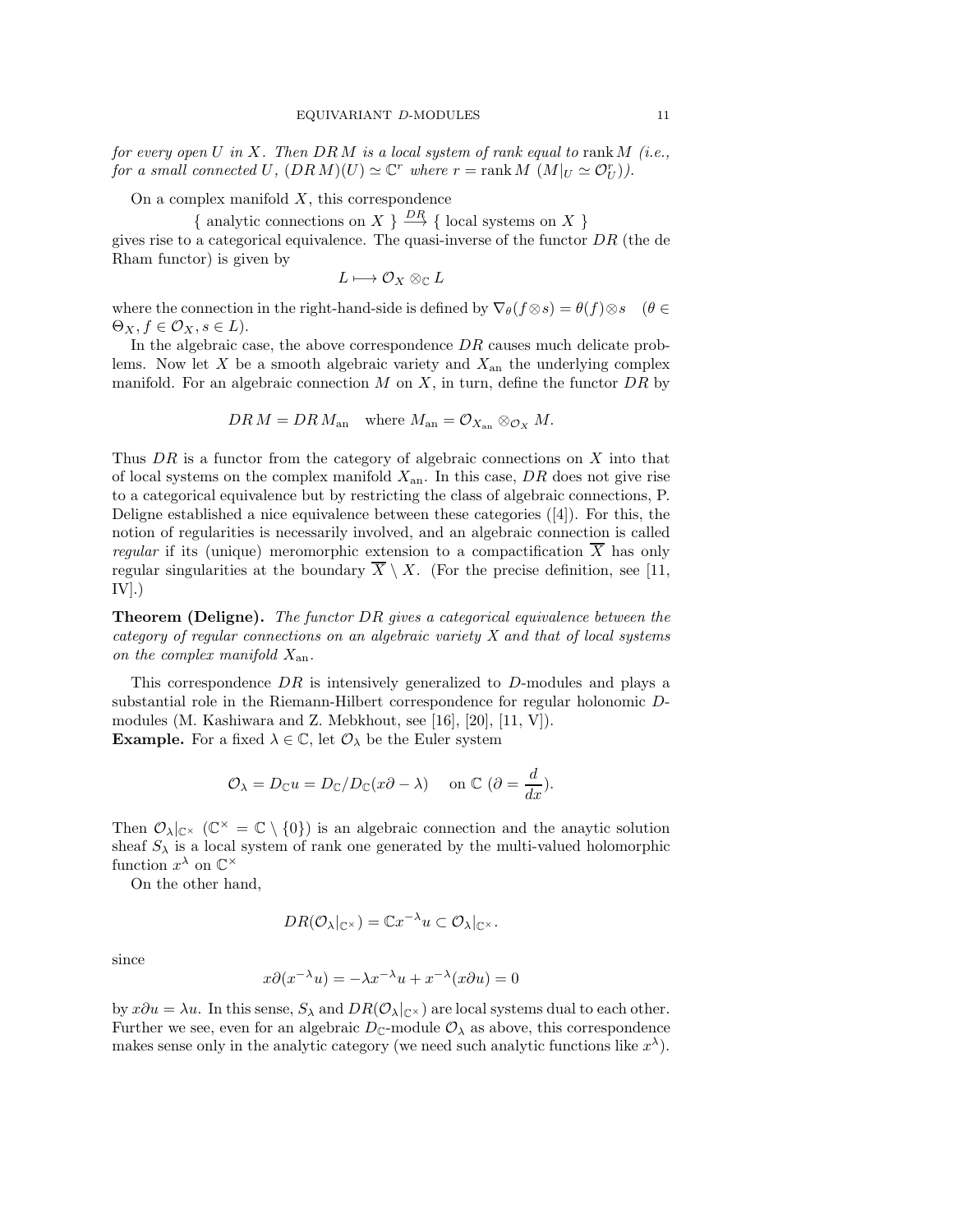# 6. Basic functors

6.1 Inverse images.

Let  $X \to Y$  be a morphism of smooth algebraic varieties. For a  $D_Y$ -module M, let

$$
f^*M=\mathcal{O}_X\otimes_{f^{-1}\mathcal{O}_Y}f^{-1}M
$$

be the inverse image as an  $\mathcal{O}\text{-module}$ . Then  $f^*M$  turns out to be a  $D_X\text{-module}$  by the chain rule. That is, if  $\{y_i, \partial_i\}$  is a local coordinate system on Y, vector fields  $\theta \in \Theta_X$  act on  $f^*M$  by

$$
\theta(\phi \otimes u) = \theta(\phi) \otimes u + \phi \sum_{i=1}^{n} \theta(y_i \circ f) \otimes \partial_i u \quad (\phi \in \mathcal{O}_X, u \in M)
$$

and these actions extend to the  $D_X$ -action.

f

Even if M is  $D_Y$ -coherent,  $f^*M$  is not necessarily  $D_X$ -coherent. For example, on  $Y = \mathbb{C}^2$  consider an equation

 $\partial_y u = 0$  (y is the second coordinate).

The corresponding  $D_Y$ -module  $M \simeq D_Y/D_Y \partial_y \simeq D_{\mathbb{C}} \boxtimes \mathcal{O}_{\mathbb{C}}$  has the inverse image

$$
i^*M\simeq (\sum_{j=0}^\infty \mathbb{C}\partial_x^j)\otimes_{\mathbb{C}}\mathcal{O}_{\mathbb{C}}
$$

for an inclusion  $i: \mathbb{C} \to \mathbb{C}^2$   $(i(y) = (0, y))$ . In the above  $\mathbb{Z}$  denotes the outer tensor product (over  $\mathbb{C}$ ) on the product variety. Thus, as an  $D_{\mathbb{C}}$ -module,  $i^*M \simeq \bigoplus_{k=1}^{\infty} \mathcal{O}_{\mathbb{C}}$  $j=0$ 

is not a finitely generated  $D_{\mathbb{C}}$ -module.

However, it is known that if M is holonomic then so is  $f^*M$  (see [11, III]).

6.2 Direct images (integrations along fibers).

In contrast with the inverse images, the definition of the "direct image" of Dmodules is rather complicated. We want a certain  $D_Y$ -module " $f_{\bullet}M$ " on Y for  $f: X \to Y$  and for a  $D_X$ -module M.

As an extreme example, consider a closed immersion

$$
i: X \longrightarrow X \times \mathbb{C} = Y \quad (i(x) = (x, 0)).
$$

For a  $D_X$ -module M on X, let  $i_*M$  be the direct image in the sheaf theory:

$$
(i_*M)(U) = M(U \cap (X \times 0)).
$$

This becomes an  $\mathcal{O}_Y$ -module as usual but not a  $D_Y$ -module. Since  $D_Y \simeq D_X \boxtimes$  $D_{\mathbb{C}} \simeq \bigoplus_{n=1}^{\infty}$  $j=0$  $D_X \boxtimes \mathcal{O}_\mathbb{C} \partial^j$  ( $\partial = \frac{\partial}{\partial t}$ , t :coordinate of  $\mathbb{C}$ ), we want a  $\partial$ -action on some  $i_{\bullet}M$ , an extension of  $i_{*}M$ . Considering the infinite sum

$$
\bigoplus_{j=0}^{\infty} i_* M \otimes \partial^j \quad (i_* M \otimes \partial^j \simeq i_* M \text{ as } D_X\text{-modules})
$$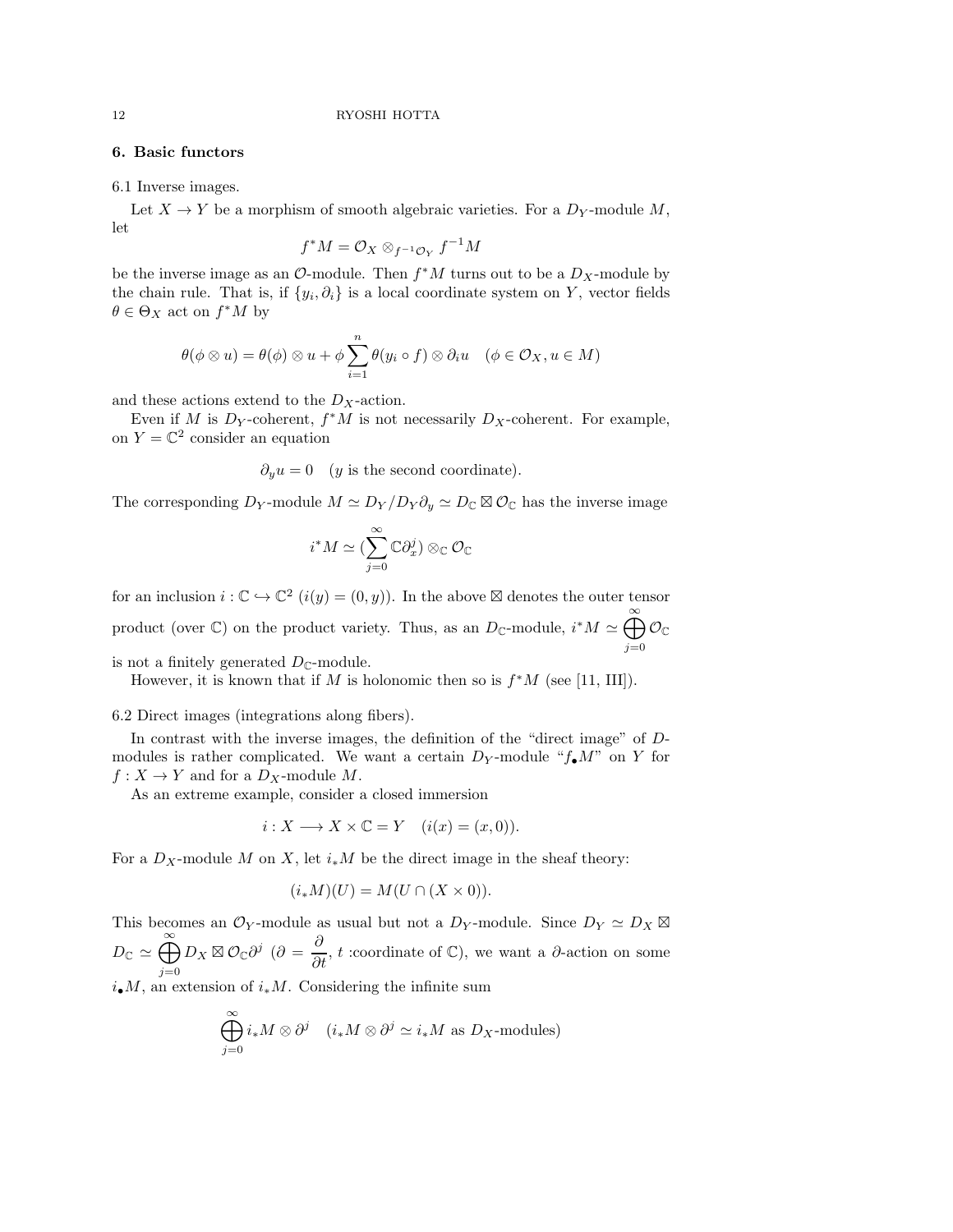with the ∂-action by  $\partial(u\otimes\partial^j) = u\otimes\partial^{j+1}$  ( $\mathcal{O}_{\mathbb{C}}$  -action by  $\phi(t)u\otimes\partial^j = \phi(0)u\otimes\partial^j$ ),  $i_*M$  extends to a  $D_{X\times \mathbb C}$ -module.

In general, we have to be much more careful. So far we have only considered *left* D-modules since they correspond naturally to systems of linear partial differential equations. But in order to understand the "direct images", it is more convenient to consider right D-modules. These simply correspond to the adjoint systems of usual ones.

For example, let  $P^*$  be the adjoint operator of  $P \in D_{\mathbb{C}^n}$   $(\partial_i \mapsto -\partial_i)$ . Then  $(PQ)^* = Q^*P^*$ . If M is a left  $D_{\mathbb{C}^n}$ -module, by the action

$$
u P = P^* u \quad (u \in M, P \in D_{\mathbb{C}^n})
$$

M is regarded as a right  $D_{\mathbb{C}^n}$ -module.

Globally in general, this procedure can be defined by using Lie derivatives on highest differential forms. Let  $\Omega_X$  be the sheaf of highest differential forms on X (the canonical line bundle). The Lie derivative  $L_{\theta}\omega$  for a vector field  $\theta \in \Theta_X$  and  $\omega \in \Omega_X$  is by definition

$$
(L_{\theta}\omega)(\theta_1,\cdots,\theta_n)=\theta(\omega(\theta_1,\cdots,\theta_n))-\sum_{i=1}^n\omega(\theta_1,\cdots,[\theta,\theta_i],\cdots,\theta_n)
$$

where  $\theta_i \in \Theta_X$ . Then  $L_{\phi\theta}\omega = L_{\theta}(\phi\omega)$  for  $\phi \in \mathcal{O}_X$ . Hence defining the  $\Theta_X$ -action on  $\Omega_X$  by  $\omega\theta = -L_\theta\omega$ ,  $\Omega_X$  gains the right  $D_X$ -module structure.

For a left  $D_X$ -module M,  $M \otimes_{\mathcal{O}_X} \Omega_X$  then turns out to be a right  $D_X$ -module by

$$
(u\otimes\omega)\theta=-(\theta u)\otimes\omega+u\otimes\omega\theta\quad (u\otimes\omega\in M\otimes\Omega_X,\theta\in\Theta_X).
$$

In the above example of  $D_{\mathbb{C}^n}$ -modules, we have fixed a global section  $dx_1 \wedge \cdots \wedge dx_n$  $dx_n$  of  $\Omega_{\mathbb{C}^n}$  and identify M with  $M \otimes_{\mathcal{O}_{\mathbb{C}^n}} \Omega_{\mathbb{C}^n}$ .

Now let  $f: X \to Y$  be a morphism of smooth algebraic varieties. As is seen in 6.1, the inverse image  $f^*D_Y$  (as an  $\mathcal{O}\text{-module}$ ) ia a left  $D_X\text{-module}$ . Simultaneously it is also a right  $f^{-1}D_Y$ -module commuting with the left  $D_X$ -action. We write

$$
D_{X\to Y} = f^* D_Y
$$

as a double  $(D_X, f^{-1}D_Y)$ -module.

If M is a right D<sub>X</sub>-module on X, then  $M \otimes_{D_X} D_{X\to Y}$  turns out to be a right  $f^{-1}D_Y$ -module (coming from the right action on  $D_{X\to Y}$ ). Hence if we take the sheaf direct image

$$
f_*(M\otimes_{D_X}D_{X\to Y}),
$$

then it becomes a *right D<sub>Y</sub>*-module on Y.

For a left  $D_X$ -module M, we apply the left-right correspondence (tensoring  $\otimes \Omega_X$ ) and take the above procedure. Thus the final form becomes the following messy one

$$
f_*((M \otimes_{\mathcal{O}_X} \Omega_X) \otimes_{D_X} D_{X \to Y} \otimes_{f^{-1}\mathcal{O}_Y} f^{-1}(\Omega_Y^{-1}))
$$

a left  $D_Y$ -module (tensoring  $\Omega_Y^{-1}$  converts the right  $D_Y$ -structure into the left one). Furthermore, the description of the left  $D<sub>Y</sub>$ -action is highly complicated in general. Exercise. Check the earlier example for  $X \hookrightarrow X \times \mathbb{C}$ .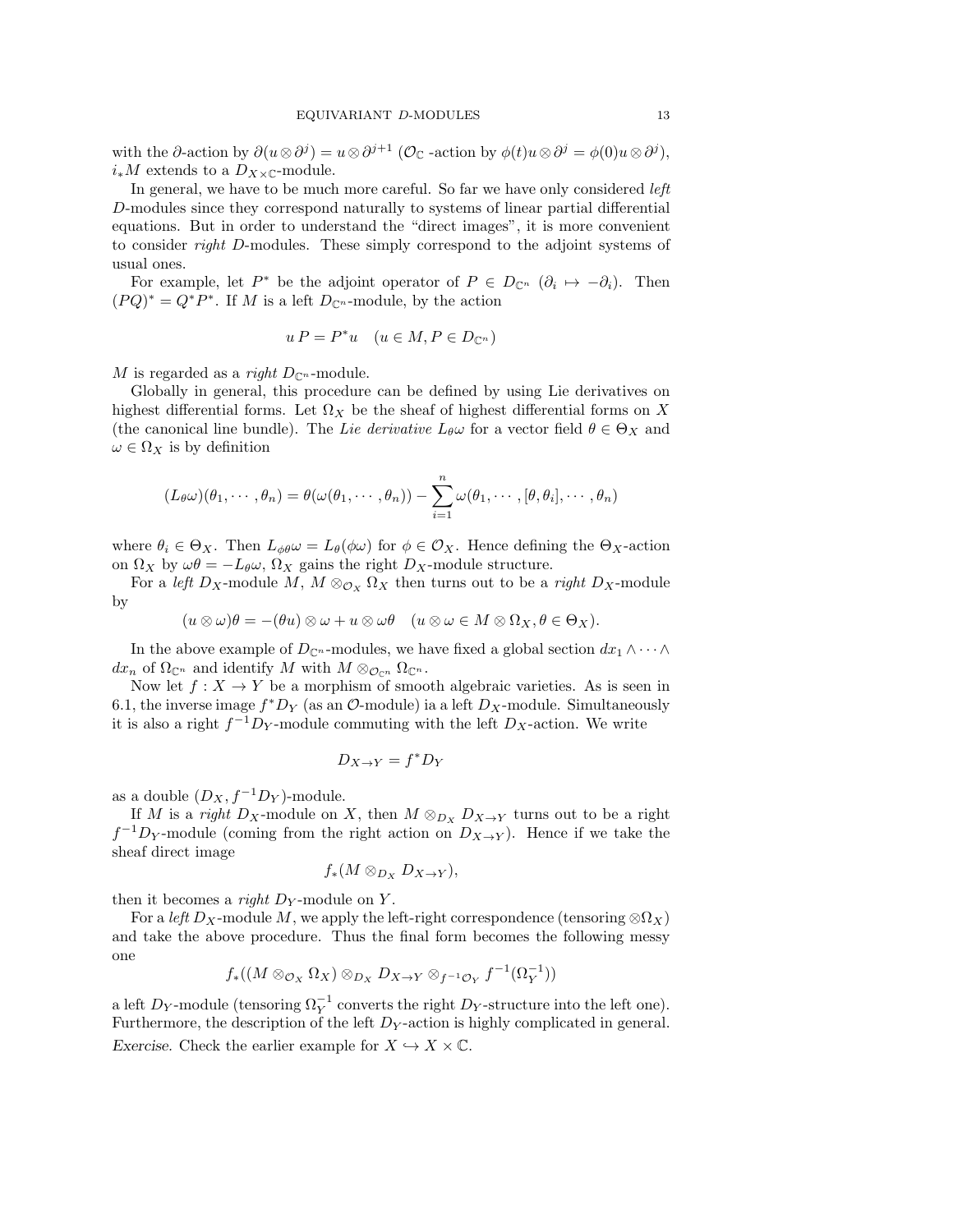But still the above definition is not a final one in general (if  $X, Y$  are not affine). For the correct definition of the direct images of D-modules, we have to use a concept of derived categories and several operations in them. We are not going into details now, but only write down

$$
f_{\bullet}M = \int_{f} M = Rf_{*}((M \otimes_{\mathcal{O}_{X}} \Omega_{X}) \overset{L}{\otimes}_{D_{X}} (D_{X \to Y} \otimes_{f^{-1}\mathcal{O}_{Y}} f^{-1}(\Omega_{Y})^{-1}))
$$

(see [11, I]).

This functor works well in the "Riemann-Hilbert" correspondence for regular holonomic D-modules and corresponds simply to the sheaf direct image functor for the solution sheaves or the de Rham complexes.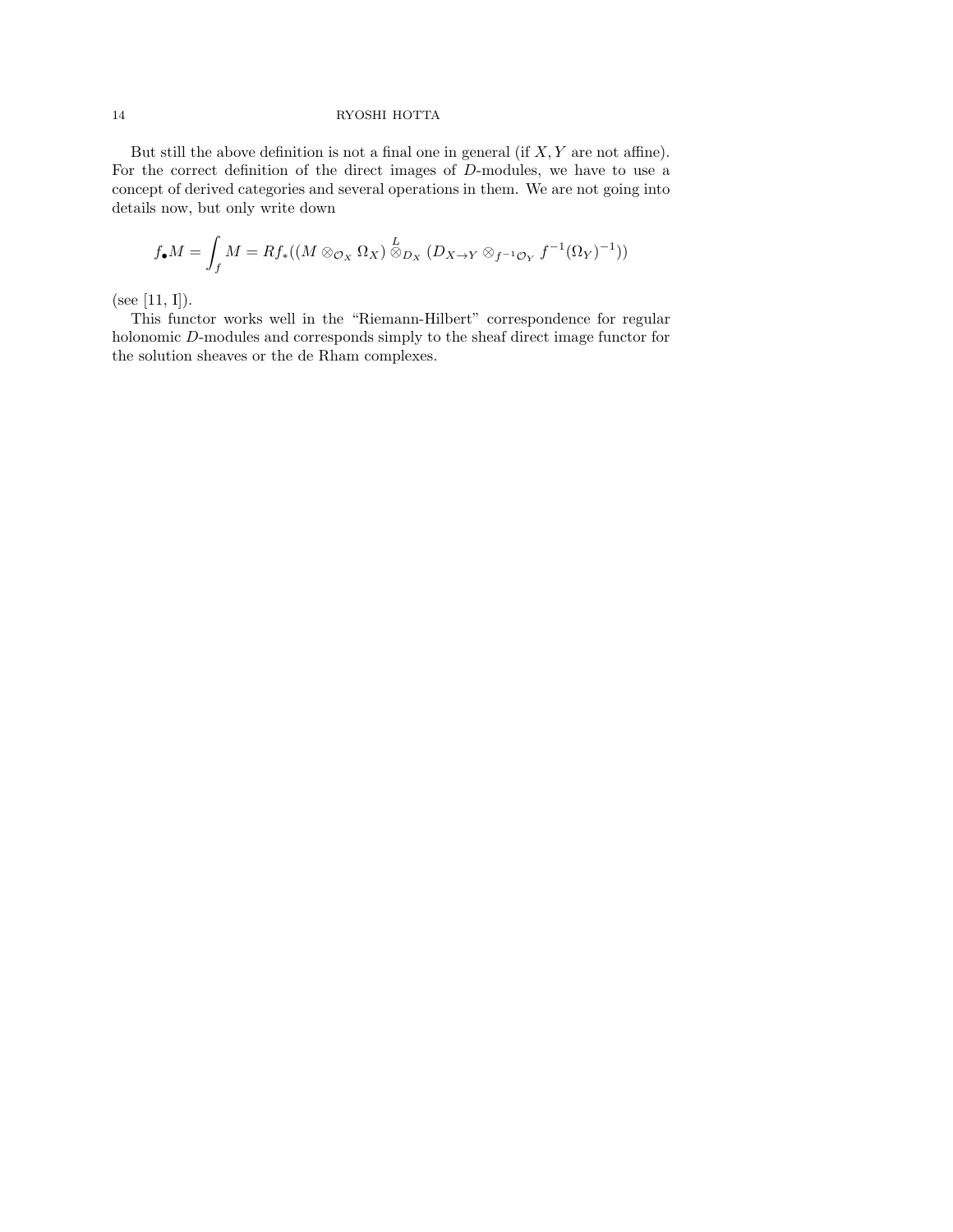# II. Equivariant D-modules, examples

# 1. Definition

When a variety has a group action, it is often important to consider a class of systems of linear partial differential equations with equivariance property under the group action. Here we start with defining the group equivariance property matching the D-module operations.

Let G be an algebraic group acting on a smooth algebraic variety X and  $\alpha$ :  $G \times X \to X$  the group action morphism  $(\alpha(q, x) = qx \ (q \in G, x \in X))$ . Naively, for instance, a sheaf  $F$  on  $X$  is considered as  $G$ -equivariant if it is given a datum of sheaf morphisms  $F_x \simeq F_{gx}$  "simultaneously" for  $(g, x) \in G \times X$ . More strictly,  $F$  is said to be  $G$ -equivariant if there exists a morphism

$$
\alpha^{-1}F \longrightarrow \text{pr}_X^{-1}F
$$

satisfying the associativity condition coming from the group multiplication of G (cocycle condition).  $(\alpha^{-1}, \text{pr}_X^{-1})$  are the inverse image functor in the sheaf theory and  $pr_X : G \times X \to X$  is the projection onto X.)

We follow an analogous approach in D-module operations but extend the setup a little wider, i.e., attach a twisting datum on the group G. This extension contains much more examples, in particular, Sato's relative invariants on prehomogeneous vector spaces and Gelfand's generalized hypergeometric equations.

A twisted datum is a connection L on G. We want to define a  $D_X$ -module M to be " L-twistedly" G-equivariant if there exists a D-module homomorphism (with naturality condition)

$$
\alpha^*M \simeq L \boxtimes M \quad \text{on $G \times X$}.
$$

Here  $\alpha^* M$  is the inverse image of the D-module M and  $L \boxtimes M$  is the outer tensor product over  $\mathbb C$  on the product space  $G \times X$   $(L \boxtimes M = \text{pr}_G^{-1}L \otimes_{\mathbb C} \text{pr}_X^{-1}M \simeq$  $\mathrm{pr}_{G}^* L \otimes_{\mathcal{O}_{G \times X}} \mathrm{pr}_X^* M$ ).

But then in the diagram

$$
G \times G \times X \xrightarrow{\mu \times 1_X} G \times X
$$
  

$$
\downarrow^{\alpha} \qquad \qquad \downarrow^{\alpha}
$$
  

$$
G \times X \xrightarrow{\alpha} X
$$

 $(\mu : G \times G \to G$  is the group multiplication), the following are required by the naturality condition

$$
\mu^* L \boxtimes M \simeq L \boxtimes \alpha^* M.
$$

The right hand side is isomorphic to  $L \boxtimes L \boxtimes M$  by the above equivariance. Hence our connection  $L$  on  $G$  should satisfy

$$
\mu^* L \simeq L \boxtimes L,
$$

i.e.,  $L$  itself should be  $L$ -twistedly  $G$ -equivariant on  $G$  under the group multiplication  $\mu$ .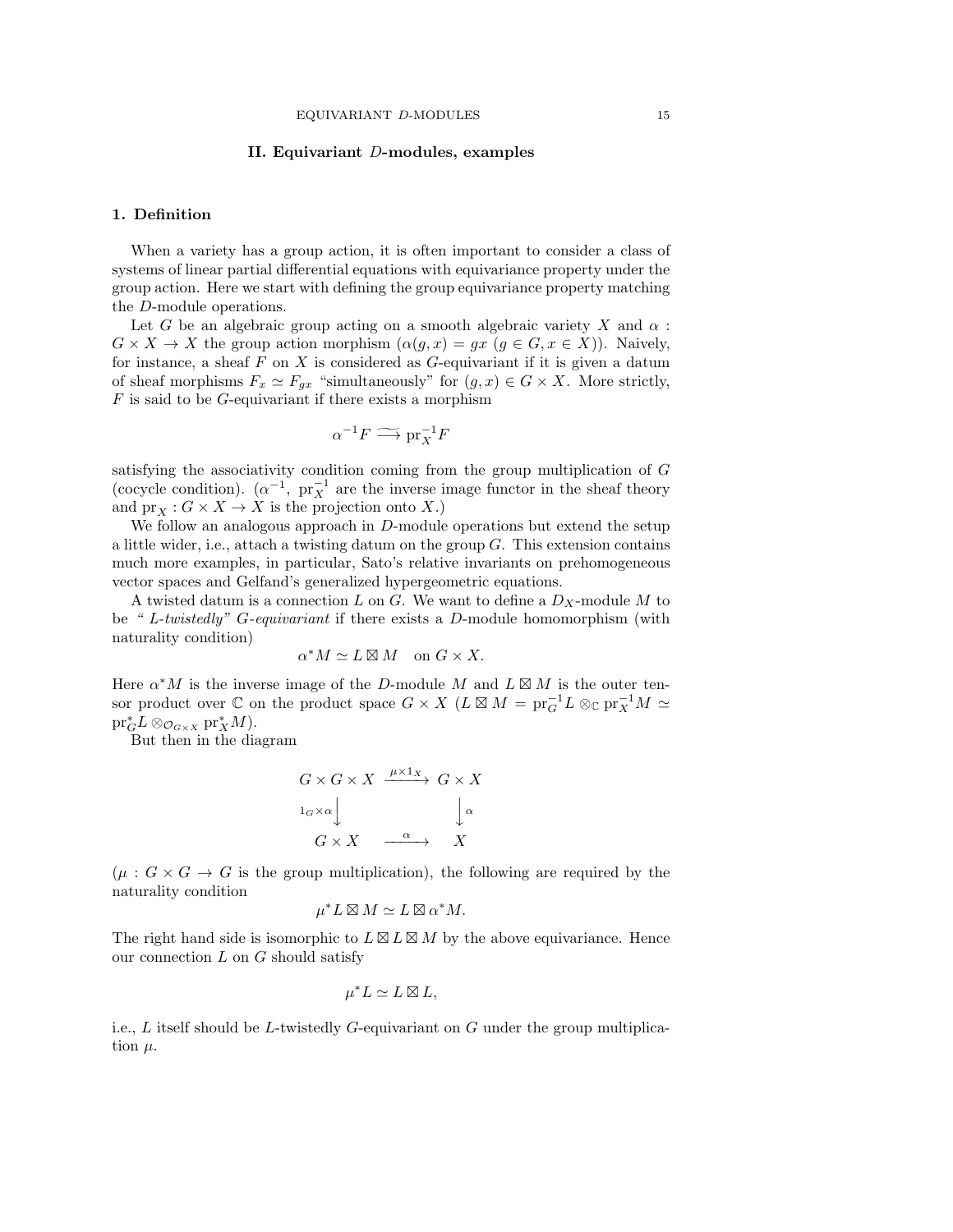Furthermore in this case L should necessarily be of rank one (line bundle). In fact, consider the maps

$$
G \times e \xrightarrow{\iota} G \times G \xrightarrow{\mu} G \quad (e \in G : \text{identity}).
$$

Then  $\mu^* L \simeq L \boxtimes L$ . Applying  $\iota^*$ , we have

$$
L \simeq \iota^* \mu^* L
$$

by naturality. But then the right hand side  $\simeq L \boxtimes e^*L$  where  $e^*L$  is the geometric stalk of L at e. Hence  $e^*L \simeq \mathbb{C}$ , i.e., L is a line bundle over G.

**Example.** Let  $\mathfrak{g} = \text{Lie } G$  be the Lie algebra of G. Fix a Lie algebra homomorphism  $\lambda : \mathfrak{g} \to \mathbb{C}$  where  $\mathbb{C}$  is considered as an abelian Lie algebra. For  $\theta \in \mathfrak{g}$ , let  $L_{\theta}$  be the corresponding right invariant vector field on G, i.e.,  $(L_{\theta} f)(x) = \frac{d}{dt} f(e^{-t\theta}x)|_{t=0}$ . The system of linear partial differential equations

$$
(L_{\theta} - \lambda(\theta))u = 0 \quad (\theta \in \mathfrak{g})
$$

corresponds to the  $D_G$ -module

$$
\mathcal{O}_{\lambda} = D_G / \sum_{\theta \in \mathfrak{g}} D_G(L_{\theta} - \lambda(\theta)).
$$

Then  $\mathcal{O}_{\lambda} \simeq \mathcal{O}_G u$  is a rank one connection with

$$
\nabla_{\theta}(fu) = \theta(f)u + \lambda(\theta)fu \quad (\theta \in \mathfrak{g})
$$

and  $\mathcal{O}_{\lambda}$  is  $\mathcal{O}_{\lambda}$ -twistedly G-equivariant.

Examples of Example.

1) Let G be a linear group and det :  $G \to \mathbb{C}^{\times}$ . A multi-valued function  $\det(x)$ <sup> $\lambda$ </sup> ( $x \in G$ ) generates a rank one connection

$$
D_G \det(x)^{\lambda} = \mathcal{O}_G \det(x)^{\lambda}.
$$

This is a simplest connection with regular singularities.

2) On the additive group  $\mathbb{G}_a = \mathbb{C}$ , a similar connection

$$
D_{\mathbb{C}}e^{\lambda x} = D_{\mathbb{C}}/D_{\mathbb{C}}(\frac{d}{dx} - \lambda)
$$

has an irregular singularity at  $x = \infty$ .

Finally, we arrive at the definition of equivariant D-modules.

**Definition.** Let  $X$  be a smooth algebraic variety with algebraic group action  $\alpha: G \times X \to X$ . Let L be a rank one connection on G. A  $D_X$ -module M is called L-twistedly G-equivariant if there exists a D-module isomorphism

$$
\phi : \alpha^* M \longrightarrow L \boxtimes M \quad \text{on } G \times X
$$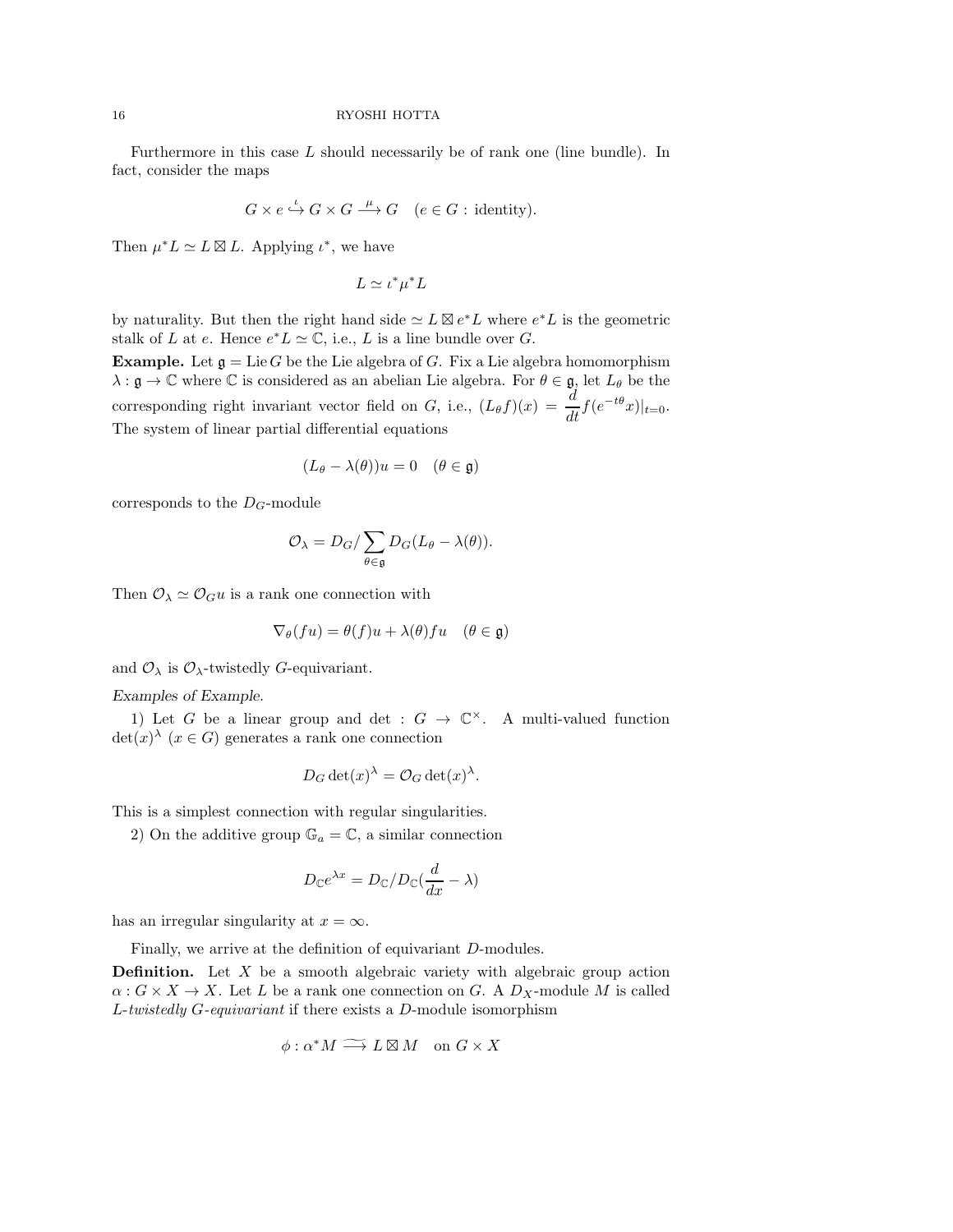satisfying the following cocycle condition:

$$
\mathrm{pr}_{G\times X}^{*}(\phi)\circ (1_{G}\times \alpha)^{*}(\phi)\simeq (\mu\times 1_{X})^{*}(\phi)
$$

with respect to the commutative diagram

$$
G \times G \times X \xrightarrow{\mu \times 1_X} G \times X
$$
  

$$
\downarrow^{\alpha}
$$
  

$$
G \times X \xrightarrow{\alpha} X.
$$

Here L itself necessarily turns out to be an L-twistedly G-equivariant  $D_G$ -module under the group multiplication  $\mu: G \times G \to G$ .

When  $L = \mathcal{O}_{\lambda}$  for a Lie algebra character  $\lambda : \mathfrak{g} \to \mathbb{C}$ , we say  $\lambda$ -twistedly for  $\mathcal{O}_{\lambda}$ -twistedly.

Remark. An  $\mathcal{O}_G(\lambda = 0)$ -twistedly G-equivariant D-module is just a G-equivariant D-module in [2, VII, 12.10], [24].

### 2. Equivariant systems of linear partial differential equations

All equivariant D-modules in these notes have the following forms:

**Theorem.** Let G acts on X and  $\lambda$  be a Lie algebra character. Let I be a finitely generated G-stable left ideal of the algebra of linear differential operators  $D_X(X)$ . Then

$$
M = D_X/(I + \sum_{\theta \in \mathfrak{g}} D_X(L_\theta - \lambda(\theta)))
$$

is  $\lambda$ -twistedly G-equivariant ( $L_{\theta}$  is the vector field on X given by the G-action:  $(L_\theta f)(x) = \frac{d}{dt} f(e^{-t\theta}x)|_{t=0}).$ 

Proof. Let  $\mathcal{O}_{\lambda} = D_G v_{\lambda} = \mathcal{O}_G v_{\lambda}$   $(L_{\theta,G} v_{\lambda} = \lambda(\theta) v_{\lambda}, L_{\theta,G}$  is the right invariant vector field on G corresponding to  $\theta$ ) and u the generator of M,  $M = D_X u$  (I u =  $(L_{\theta} - \lambda(\theta))u = 0$ . Take  $v_{\lambda} \boxtimes u$  a generator of  $\mathcal{O}_{\lambda} \boxtimes M$  and  $\tilde{u} = 1 \otimes u \in (\alpha^*M)(X)$ .

First we see the actions of  $L_{\theta,G} \boxtimes 1$  and  $1 \boxtimes L_{\theta}$  on  $\alpha^* M$ . Taking a local coordinate system  $\{x_i, \partial_i\}$  on X, we have  $\xi \tilde{u} = \sum_i \xi(x_i \circ \alpha) \otimes \partial_i u$  for a vector field  $\xi$  on  $G \times X$ . But then, by the right invariance of  $L_{\theta,G}$ ,

$$
L_{\theta,G}(x_i \circ \alpha) = (L_{\theta}x_i) \circ \alpha.
$$

Hence

$$
(L_{\theta,G} \boxtimes 1)\tilde{u} = \sum_{i} 1 \otimes (L_{\theta}x_i)\partial_i u
$$

$$
= 1 \otimes L_{\theta}u
$$

$$
= \lambda(\theta)(1 \otimes u).
$$

For  $1 \boxtimes L_{\theta}$ , on the slice  $g \times X \hookrightarrow X$ ,

$$
L_{\theta}(x_i \circ \alpha)|_{g \times X} = L_{g\theta} x_i \quad (g \in G).
$$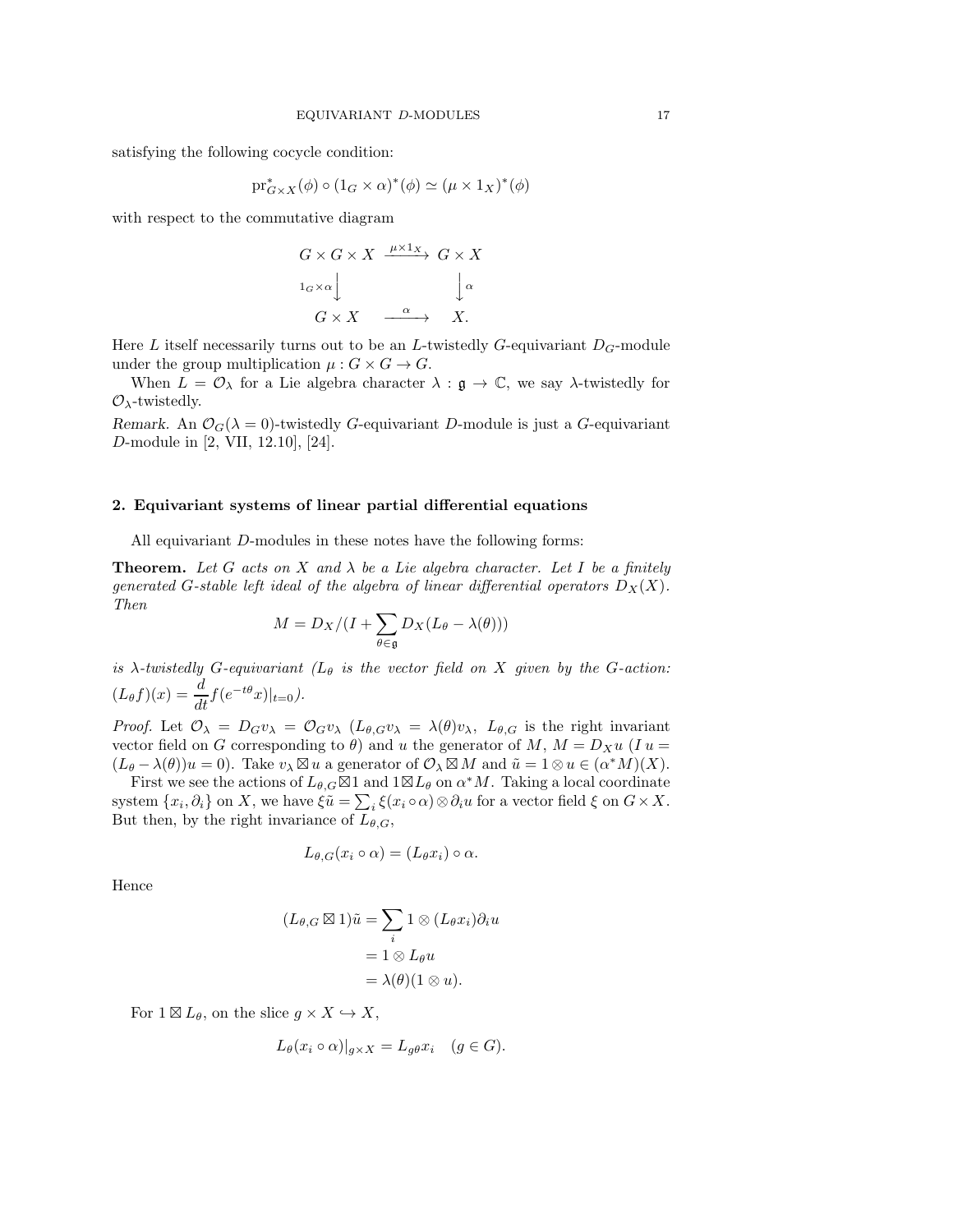Hence on  $X \simeq g \times X \hookrightarrow G \times X$ ,

$$
(1 \boxtimes L_{\theta})\tilde{u}|_{g \times X} = \sum_{i} L_{\theta}(x_{i} \circ \alpha) \otimes \partial_{i}u|_{g \times X}
$$

$$
= \sum_{i} L_{g\theta}(x_{i})\partial_{i}u
$$

$$
= L_{g\theta}u
$$

$$
= \lambda(g\theta)u
$$

$$
= \lambda(\theta)u
$$

where  $g\theta = \text{Ad}g\theta$  is the adjoint action of g on g and the last equality comes from the G-invariance of  $\lambda \in \mathfrak{g}^*$  (Lie algebra character). This means that the section  $(1 \boxtimes L_{\theta} - \lambda(\theta))\tilde{u}$  takes a value zero on every slice  $g \times X$ . Since this section is in an  $\mathcal{O}_{G\times X}$ -coherent subsheaf  $F_1D_{G\times X}\tilde{u}$ ,

$$
(1 \boxtimes L_{\theta} - \lambda(\theta))\tilde{u} = 0
$$

by the Nakayama lemma.

Secondly for  $P \in I$ , we also have

$$
(1 \boxtimes P)\tilde{u}|_{g \times X} = P^g \text{ on } g \times X
$$

by the same computation ( $P<sup>g</sup>$  is the g-translate of P under the G-action on  $D_X(X)$ ). Since *I* is *G*-stable,  $P<sup>g</sup> \in I$  and hence

$$
(1 \boxtimes P)\tilde{u}|_{g \times X} = 0 \quad \text{for } g \in G.
$$

Hence by the same reason as above,

$$
(1 \boxtimes P)\tilde{u} = 0 \quad \text{for } P \in I.
$$

We have thus proved Ann  $v_{\lambda} \boxtimes u \subset \Lambda$ nn  $\tilde{u}$  and hence the natural D-module homomorphism

$$
\phi: \mathcal{O}_\lambda \boxtimes M \longrightarrow \alpha^*M.
$$

By computation similar to the above, for the filtration  $F_m M$  =  $(F_mD_X)u$   $(m \geq 0)$ ,

$$
\phi_m : \mathcal{O}_\lambda \boxtimes F_mM \longrightarrow \alpha^* F_mM
$$

is surjective. Again restricting  $\phi_m$  on the slice  $g \times X$ ,

$$
\phi_m|_{g\times X} : \mathbb{C} \boxtimes F_m M \longrightarrow (\alpha^* F_m M)_{g\times X} \longrightarrow F_m M.
$$

Thus again by the Nakayama lemma,  $\phi_m$  is an isomorphism and hence so is  $\phi$ . q.e.d.

### 3. The Harish-Chandra system for characters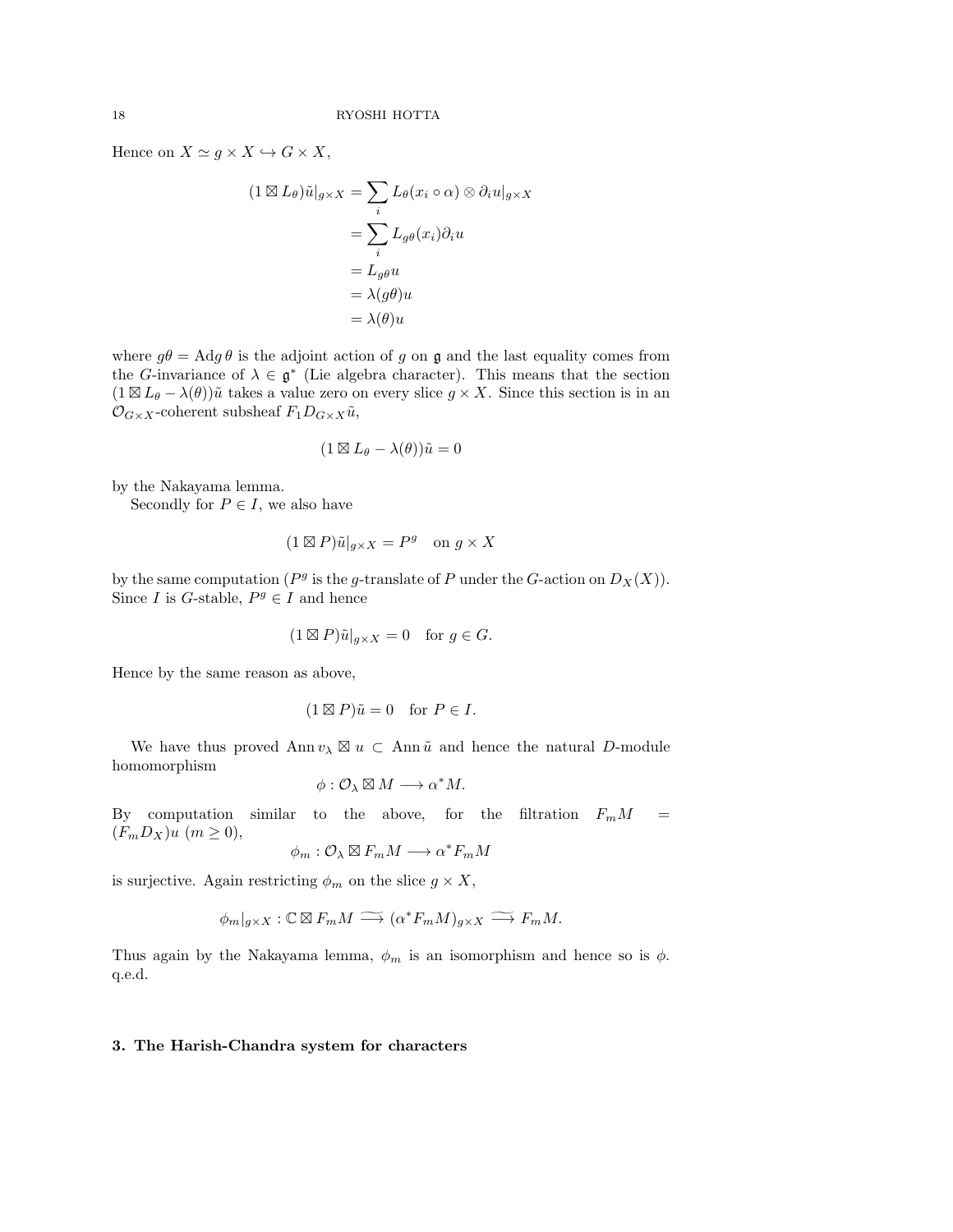Let G be a connected reductive algebraic group over  $\mathbb C$  and  $Z$  be the center of the enveloping algebra  $U(\mathfrak{g})$  of the Lie algebra  $\mathfrak{g} = \text{Lie } G$ . Fix an algebra homomorphism

$$
\chi: Z \longrightarrow \mathbb{C}.
$$

Consider the  $D_G$ -module  $M_\chi = D_G u$  defined by

$$
M_{\chi} : \begin{cases} (\partial_z - \chi(z)) u = 0 & (z \in Z) \\ (L_{\theta} + R_{\theta}) u = 0 & (\theta \in \mathfrak{g}), \end{cases}
$$

where  $\partial_z$  is the two-sided invariant differential operator on G corresponding to  $z \in Z$ and  $L_{\theta}$  (resp.  $R_{\theta}$ ) is the right (resp. left) invariant vector field corresponding to  $\theta \in \mathfrak{g}$ . (Sorry! The symbols L, R may be converse to the usual ones. They follow the earlier notation  $L_{\theta} = L_{\theta,G}, R_{\theta} = R_{\theta,G}$ . The vector field  $L_{\theta} + R_{\theta}$  corresponds to the vector field arising from the inner action of  $G$  on  $G$  itself.

Since Z is the subalgebra of  $D_G(G)$  invariant under the two-sides actions of G and  $L_{\theta}$  +  $R_{\theta}$  corresponds to the earlier  $L_{\theta}$  on G by the inner action,  $M_{\chi}$  is (0-twistedly) G-equivariant under the inner action.

A distribution character of an irreducible admissible representation of a real form  $G_{\mathbb{R}}$  of G is a solution to  $M_{\chi}$  for some  $\chi$  (infinitesimal character). In order to analyze the behaviors of characters, Harish-Chandra extensively investigated this system of partial differential equations [10] and we call it the Harish-Chandra system.

We shall see  $M_{\chi}$  is a holonomic  $D_G$ -module. Since G is an affine variety, the  $D_G$ module  $M_{\chi}$  is the localization of the module of global sections  $M_{\chi}(G) = \Gamma(G, M_{\chi})$ . Put  $D(G) = D_G(G)$  and

$$
I_{\chi} = \sum_{z \in Z} D(G)(\partial_z - \chi(z)) + \sum_{\theta \in \mathfrak{g}} D(G)(L_{\theta} + R_{\theta}).
$$

Then

$$
M_{\chi}(G) = D(G)/I_{\chi}.
$$

The filtration F of  $M_{\chi}(G)$  arising from the order filtration of  $D(G)$  is good and

$$
\operatorname{gr}^F M_\chi(G) = \operatorname{gr} D(G)/\operatorname{gr} I_\chi
$$

as is seen in I, 3.

Now let g be identified with the left invariant vector fields ( $\theta \leftrightarrow R_{\theta}$ ). Then under this identification the cotangent bundle  $T^*G$  is trivialized as  $G \times \mathfrak{g}^*$  and

$$
\operatorname{gr} D(G) \simeq \mathbb{C}[G] \otimes_{\mathbb{C}} \mathbb{C}[\mathfrak{g}^*].
$$

On the other hand, by the Poincaré-Birkhoff-Witt theorem, we have

$$
\operatorname{gr} U(\mathfrak{g}) \simeq S(\mathfrak{g}) \simeq \mathbb{C}[\mathfrak{g}^*]
$$

where  $S(\mathfrak{g})$  is the symmetric algebra over  $\mathfrak{g}$ . Considering the G-action on  $U(\mathfrak{g})$ and  $S(\mathfrak{g})$  arising from the adjoint action, since the center Z is the subalgebra of G-invariants in  $U(\mathfrak{g})$ , we have

$$
\operatorname{gr} Z \simeq S(\mathfrak{g})^G \simeq \mathbb{C}[\mathfrak{g}^*]^G
$$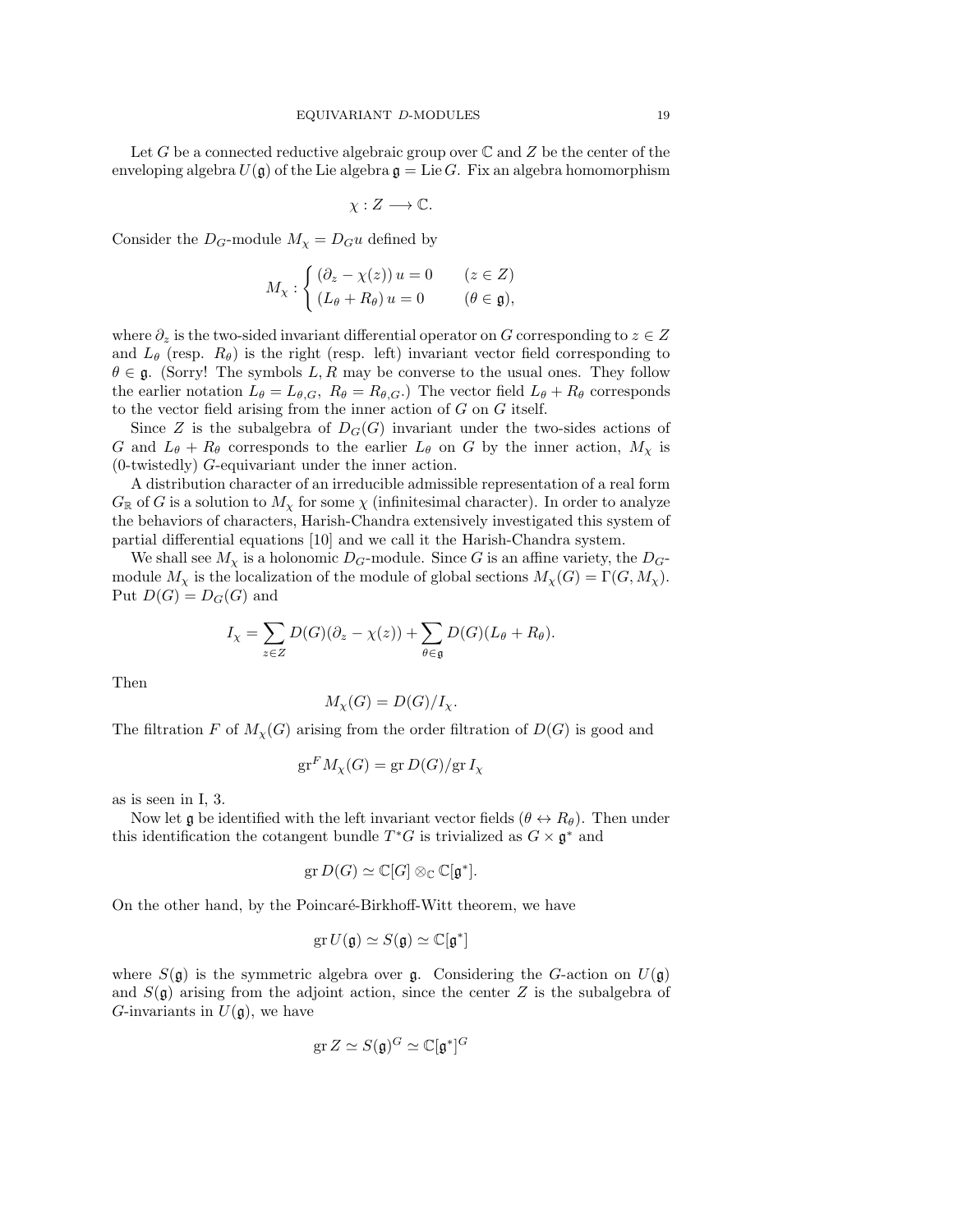as the subalgebras of the above three algebras (complete reducibility of  $G$ ). Hence the symbols of  $\partial_z - \chi(z)$  correspond to the subset  $\mathbb{C}[\mathfrak{g}^*]_+^G$  where  $\mathbb{C}[\mathfrak{g}^*]_+^G = \mathbb{C}[\mathfrak{g}^*]^G \cap$  $\mathbb{C}[\mathfrak{g}^*] \mathfrak{g}$  in  $\mathbb{C}[\mathfrak{g}^*]$ .

On the other hand, the symbol of a vector field  $L_{\theta} + R_{\theta}$  at  $(x, \xi) \in G \times \mathfrak{g}^*$  is written as

$$
\sigma_1(L_{\theta} + R_{\theta})(x,\xi) = \langle -\mathrm{Ad}(x)\theta + \theta, \xi \rangle
$$

where  $\langle , \rangle$  denotes the natural pairing on g and  $\mathfrak{g}^*$ . Thus the ideal gr  $I_\chi$  contains  $\mathbb{C}[\mathfrak{g}^*]_+^G$  and  $\xi - x\xi$  on  $G \times \mathfrak{g}^*$  ( $x\xi = {}^t\text{Ad}(x)\xi$ ). Hence for the characteristic variety ch  $M_{\chi}$  we have the inclusion relation

$$
\mathrm{ch}\, M_\chi \subset X = \{ (x,\xi) \in G \times \mathfrak{g}^* \, | \, P(\xi) = 0 \, \left( P \in \mathbb{C}[\mathfrak{g}^*]_+^G \right), \, x\xi = \xi \, \}.
$$

But then by Kostant's theorem [18], the ideal generated by  $\mathbb{C}[\mathfrak{g}^*]_+^G$  in  $\mathbb{C}[\mathfrak{g}^*]$  is the defining ideal of the nilpotent variety  $N$  in  $\mathfrak{g}^*$  (the set of nilpotent elements under the identification  $\mathfrak{g} \simeq \mathfrak{g}^*$  by a non-degenerate invariant bilinear form). Thus we have

$$
X = \{(x,\xi) \in G \times N \mid \xi = x\xi\}.
$$

We now see an irreducible component of  $X$  is of dimension equal to dim  $G$ . By Dynkin-Kostant, the nilpotent variety N splits into finitely many G-orbits under the coadjoint action:

$$
N = \coprod_{i=1}^{r} O_G(\xi_i).
$$

If  $q: X \to N$  is the projection onto the second factor, then

$$
q^{-1}O_G(\xi_i) = \{(x,\xi) \in G \times O_G(\xi_i) \mid x \in Z_G(\xi_i)\}
$$

is a fiber bundle over  $O_G(\xi_i)$  with standard fiber  $Z_G(\xi_i) = \{x \in G | x \xi_i = \xi_i\}.$ Since dim  $O_G(\xi_i) = \dim G - \dim Z_G(\xi_i)$ ,  $\dim q^{-1}O_G(\xi_i) = \dim G$  and an irreducible component of X is one of the closures of  $q^{-1}O_G(\xi_i)$ .

Thus we have seen dim ch  $M_{\chi} \leq \dim G$  and hence  $M_{\chi}$  is holonomic.

More precisely, the following is known:

### Theorem.

$$
\operatorname{ch} M_{\chi} = X.
$$

Furthermore the characteristic cycle of  $M_{\chi}$  (for definition, see [11, II]) is given by the intersection cycles of V and  $G \times N$  where  $V = \{(x, \xi) \in G \times \mathfrak{g}^* \mid x\xi = \xi\}$  is the commuting variety.

Proof. See [14] for a Lie algebra version and [17] for a group version.

Let  $G_{rs}$  be the set of regular semisimple elements  $s \in G$ , i.e., semisimple and the centralizer  $Z_G(s)$  of s in G has the dimension equal to rank G. Then for  $s \in G_{rs}$ , if  $\xi \in N$  and  $s\xi = \xi$ , then  $\xi = 0$ . Thus  $\text{ch } M_\chi|_{G_{\text{rs}}} \subset X \cap (G_{\text{rs}} \times \mathfrak{g}^*) = G_{\text{gr}} \times 0 =$  $T_{G_{rs}}^*(G_{rs})$  and hence by I, 5.2,  $M_{\chi}|_{G_{rs}}$  is a connection. There is a well-known formula by Harish-Chandra describing this connection on  $G_{rs}$ . We shall introduce this formula in the D-module language.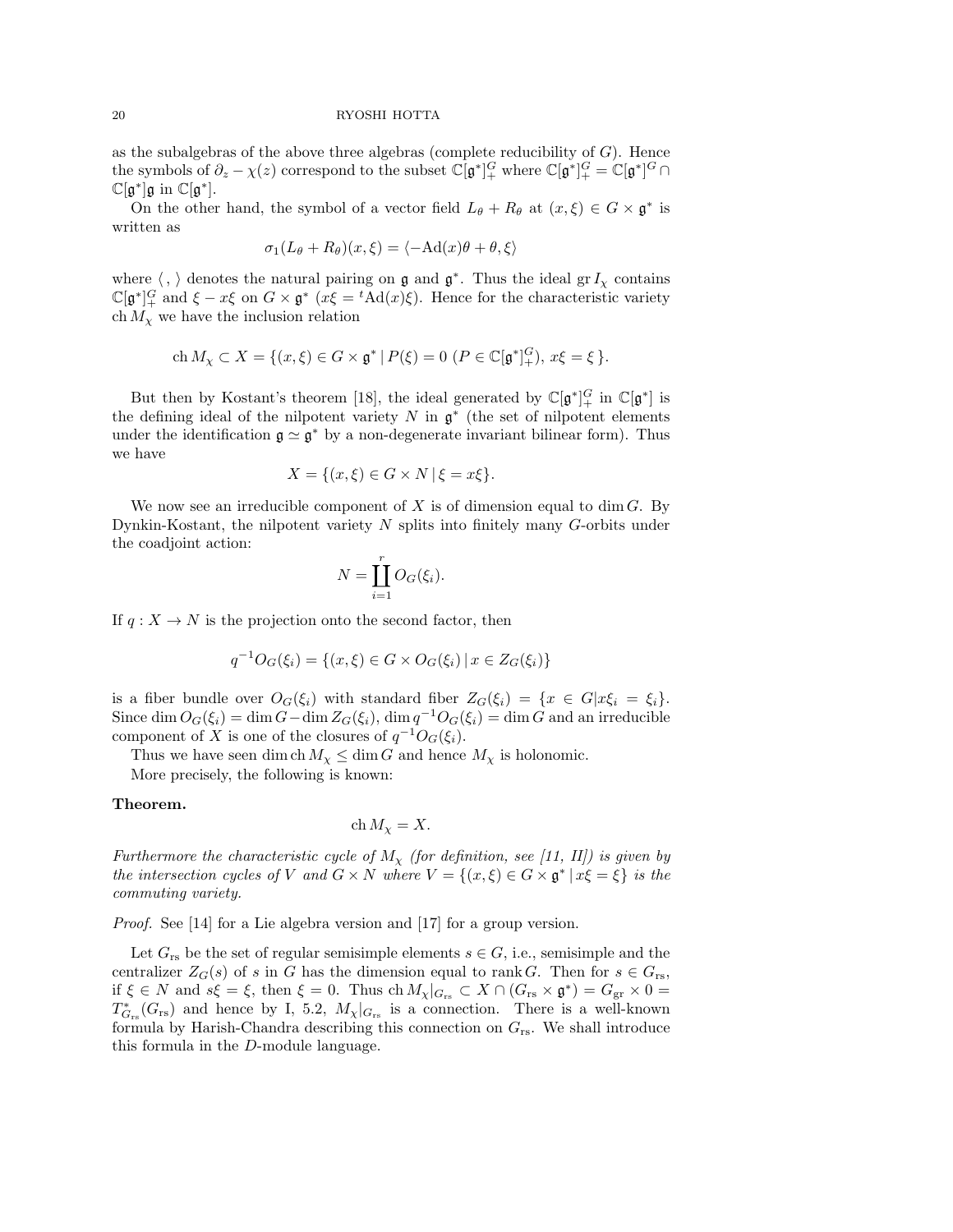Fix a maximal torus  $T$  in  $G$  and let  $T_{\text{reg}} = T \cap G_{\text{rs}}$  the set of regular elements in T. Put  $G_{rs} = G/T \times T_{reg}$  and define the map

$$
p: \widetilde{G_{\text{rs}}}\longrightarrow G_{\text{rs}}
$$

by  $p(gT, t) = gTg^{-1}$ . Let  $W = N_G(T)/T$  be the Weyl group for T. Then W acts on  $G_{rs}$  by  $(gT, t)\dot{w} = (g\dot{w}T, w^{-1}tw)$   $(w = \dot{w}T \in N_G(T))$  and p is a Galois covering with group  $W$  ( $G_{rs}/W \simeq G_{rs}$ ).

We shall describe the inverse image  $p^*(M_\chi|_{G_{rs}})$  of the connection  $M_\chi|_{G_{rs}}$ . Let  $R_+$  be the set of positive roots and put the difference

$$
\Delta = \prod_{\alpha \in R_+} (t^{\alpha/2} - t^{-\alpha/2}) \quad (t \in T).
$$

( $\Delta$  is possibly a two-valued function on T and  $T_{reg} = \{t | \Delta(t) \neq 0\}$ .) Let  $t =$ Lie T and  $S(t)$  the symmetric algebra over t which is identified both with invariant differential operators on T and with the polynomial algebra on  $\mathfrak{t}^*$ . Denote by  $S(\mathfrak{t})^W$ the subalgebra of W-invariants in  $S(t)$ .

For  $\lambda \in \mathfrak{t}^*$ , consider the  $D_{T_{\text{reg}}}$ -module  $M_{\lambda}^{\text{rad}}$  defined by

$$
\Delta^{-1}(P(\partial) - P(\lambda + \rho))\Delta v = 0 \quad (P \in S(\mathfrak{t})^W).
$$

where  $\rho \in \mathfrak{t}^*$  is the half sum of positive roots in  $R_+$ .  $(P(\partial))$  is considered as an invariant differential operator and  $P(\lambda + \rho)$  is the value of the polynomial  $P \in \mathbb{C}[\mathfrak{t}^*]$ at  $\lambda + \rho \in \mathfrak{t}^*$ .) It is easily seen that  $M_{\lambda}^{\text{rad}}$  is a connection on  $T_{\text{reg}}$ .

By the standard theory of Chevalley and Harish-Chandra, the set of algebra homomorphisms Hom<sub>C−alg</sub>(Z, C) is identified with the W-quotient  $\mathfrak{t}^*/W$  where the  $W$ -action on  $\mathfrak{t}^*$  is defined by

$$
w.\lambda = w(\lambda + \rho) - \rho \quad (w \in W, \ \lambda \in \mathfrak{t}^*).
$$

Hence for an infinitesimal character  $\chi \in \text{Hom}_{\mathbb{C}-\text{alg}}(Z,\mathbb{C})$ , there exists  $\lambda \in \mathfrak{t}^*$ uniquely up to the .W-action.

**Theorem (Harish-Chandra).** Let  $\chi_{\lambda}$  be the infinitesimal character corresponding to  $\lambda \in \mathfrak{t}^*$  as above. Then we have a D-module isomorphism on  $G \times T_{\text{reg}}$ 

$$
p^*(M_{\chi_\lambda}|G_{\text{rs}}) \simeq \mathcal{O}_{G/T} \boxtimes M_\lambda^{\text{rad}}
$$

.

It is rather easy to see that  $M_{\lambda}^{\text{rad}}$  and hence  $M_{\chi}|_{G_{\text{rs}}}$  is a regular connection in the sense of Deligne  $(I, 5.2)$ . In the *D*-module theory, there exists a unique minimal extension  $(M_\chi|_{G_{\rm rs}})$ ~ of  $M_\chi|_{G_{\rm rs}}$  on G (related to the intersection cohomology theory of Goresky-MacPherson) and this extension  $(M_\chi|_{G_{rs}})^\sim$  is a regular  $D_G$ -module. Finally, we close this section by citing the following:

Theorem ([14], [17]).

$$
M_{\chi} \simeq (M_{\chi}|_{G_{\rm rs}})^{\sim}.
$$

In particular,  $M_{\chi}$  is a regular  $D_G$ -module.

For applications of these considerations to the representation theory, we refer to [12], [13], [14], [15].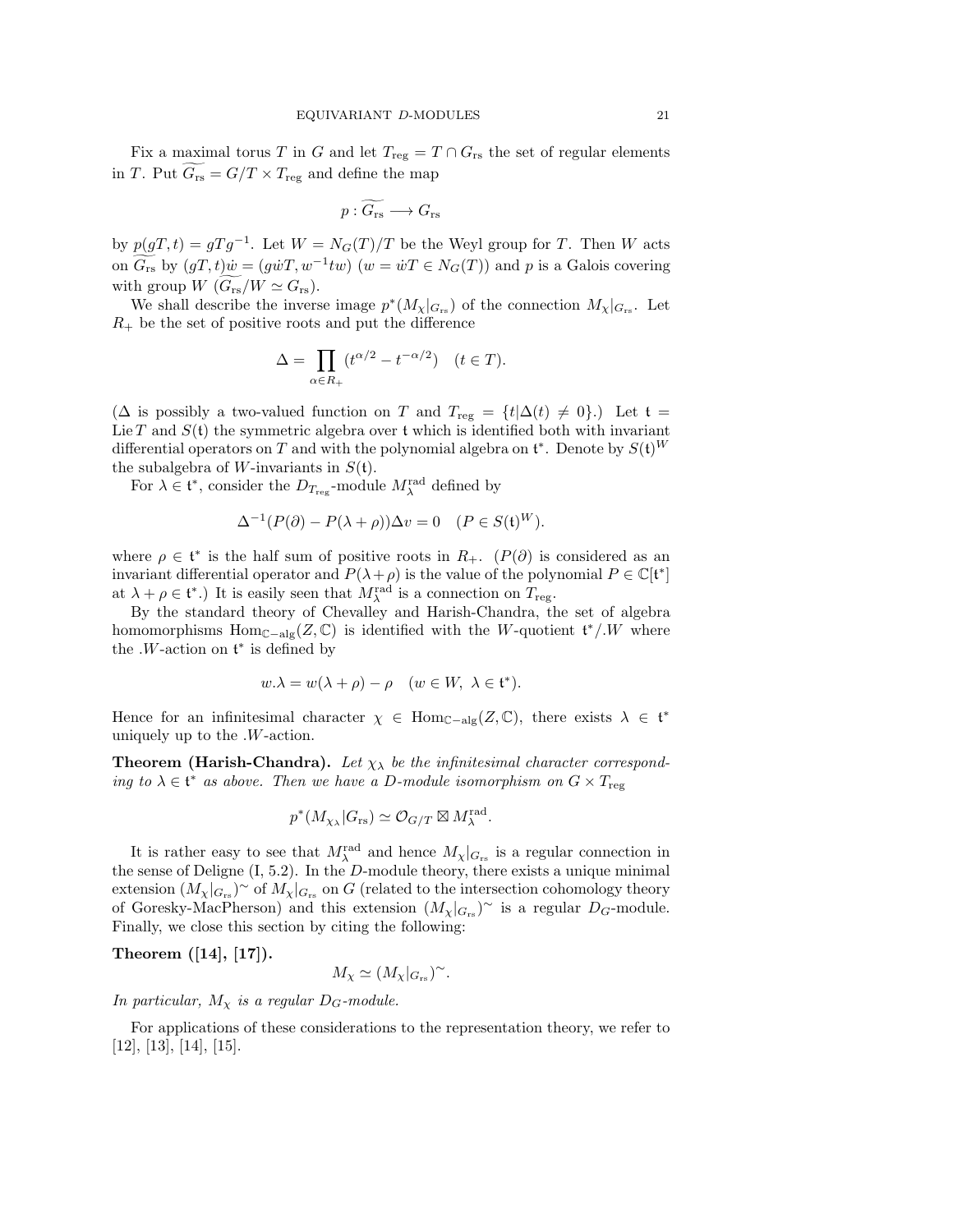# 4. D-modules defined by a linear action and its orbits

Let  $G$  be an algebraic group acting linearly on a vector space  $V$ . The dual space  $V^*$  of V is then acted by G through the contragredient action. Fix a special reference point  $\xi \in V^*$  and let  $I_{\xi} = I(O_G(\xi)) \subset \mathbb{C}[V^*]$  be the ideal consisting of functions vanishing on  $O_G(\xi)$ , the G-orbit of  $\xi$ . ( $I_{\xi}$  is the defining ideal of the orbit closure  $\overline{O_G(\xi)}$ .) Under the identification  $\mathbb{C}[V^*] \simeq S(V)$ ,  $I_{\xi}$  is a G-stable ideal in the algebra  $S(V)$  of linear diferential operators with constant coefficients. Hence if we fix a Lie algebra character  $\lambda : \mathfrak{g} \to \mathbb{C}$ , the following defines a  $\lambda$ -twistedly G-equivariant  $D_V$ -module  $M_{\lambda,\xi}$ :

$$
M_{\lambda,\xi} : \begin{cases} (L_{\theta} - \lambda(\theta)) u = 0 & (\theta \in \mathfrak{g}) \\ P(\partial) u = 0 & (P(\partial) \in I_{\xi}), \end{cases}
$$

**Example 1.** Let V be a prehomogeneous vector space under group  $G$  (i.e., V has a dense G-orbit). Let  $\chi : G \to \mathbb{C}^\times$  be an algebraic group homomorphism and choose  $\lambda \in \mathbb{C}$ . For a Lie algebra homomorphism

$$
\lambda d\chi : \mathfrak{g} \longrightarrow \mathbb{C},
$$

 $M_{\lambda} = D_V u$  defined by

$$
(L_{\theta} - \lambda d\chi(\theta)) u = 0 \quad (\theta \in \mathfrak{g})
$$

is  $\lambda d\chi$ -twistedly G-equivariant. In many cases,  $M_{\lambda}$  is known to be regular holonomic and if f is a relative invariant for  $\chi(f(gx)) = \chi(g)f(x)$ , then  $f^{\lambda}$  is a solution to  $M_{\lambda}$ . The  $D_V$ -module  $M_{\lambda}$  is important for the study of the b-function of f. For recent results in this field, refer to works of M. Muro and A. Gyoja ([21], [9]).

Example 2. The Lie algebra version of the Harish-Chandra system for invariant eigendistributions introduced in the previous section is simply an example of this kind. Let G be a connected reductive algebraic group over  $\mathbb C$  and  $\mathfrak g$  its Lie algebra as in the previous section 3. Let  $\xi$  be an regular element in  $\mathfrak{g}^*$  (which means that the centralizer  $Z_G(\xi)$  has the dimension equal to the rank of  $\mathfrak{g} = \dim T$ ). Consider the (0-twistedly) G-equivariant  $D_{\mathfrak{g}}$ -module  $M_{\xi} = M_{0,\xi}$  corresponding to the regular orbit  $O_G(\xi)$  on the Lie algebra g.

Now by [18], it is known that  $I_{\xi} = I(\overline{O_G(\xi)})$  is generated by  $P - P(\xi)$  ( $P \in$  $\mathbb{C}[\mathfrak{g}^*]^G$ ). Hence  $M_{\xi}$  is defined by

$$
M_{\xi}: \begin{cases} (P(\partial) - P(\xi)) u = 0 & (P(\partial) \in S(\mathfrak{g})^G) \\ L_{\theta}u = 0 & (\theta \in \mathfrak{g}), \end{cases}
$$

where we apply the identification

$$
S(\mathfrak{g})^G \simeq \mathbb{C}[\mathfrak{g}^*]^G.
$$

The above  $D_{\mathfrak{g}}$ -module  $M_{\xi}$  is of course defined for arbitrary  $\xi \in \mathfrak{g}^*$  but even if  $\xi$  is not regular, it gives the same D-module by the following reason. If  $\xi = \xi_s + \xi_n$  is the Jordan decomposition of the element  $\xi$ , then  $P(\xi) = P(\xi_s)$  for any  $P \in \mathbb{C}[\mathfrak{g}^*]^G$ .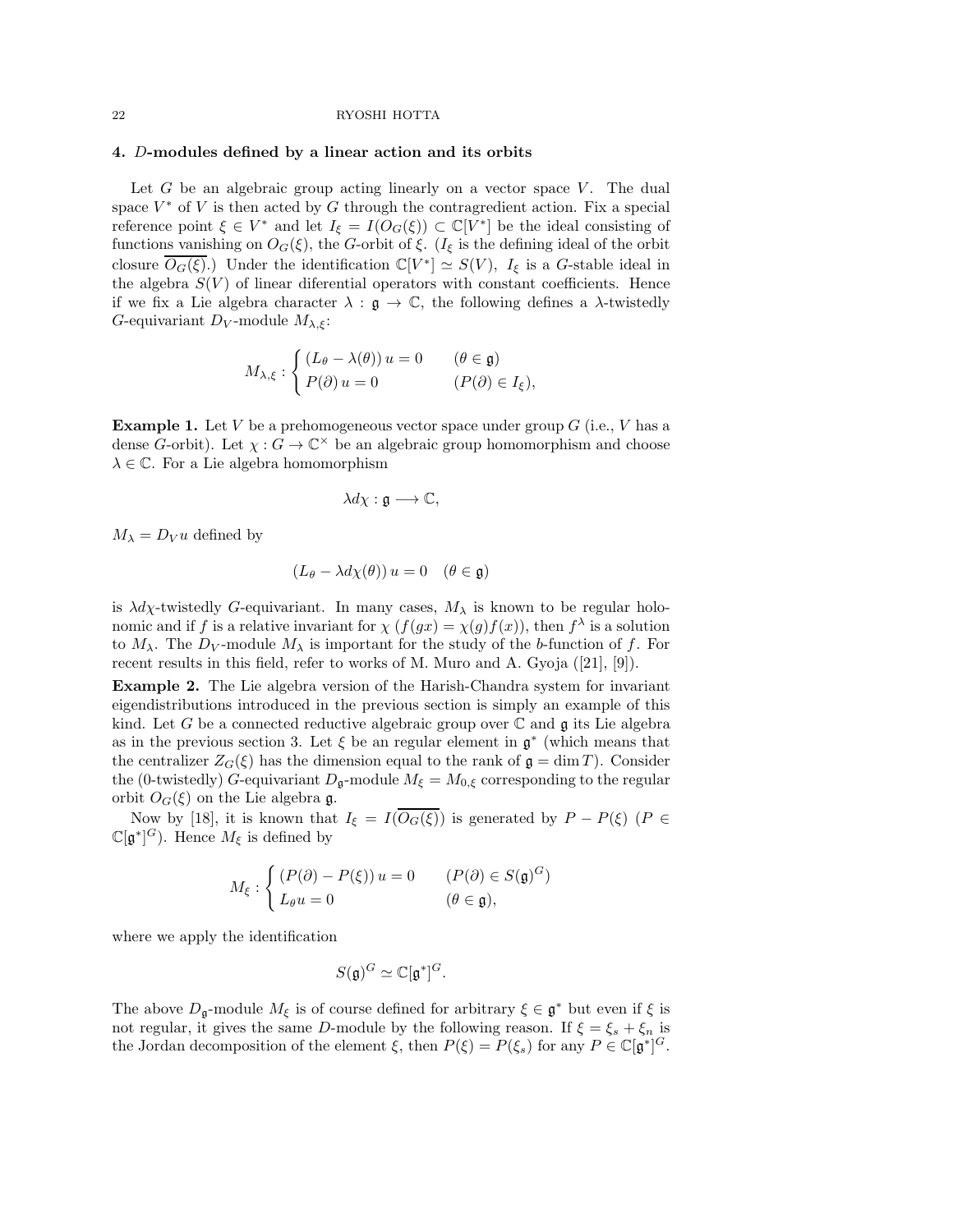Hence if  $\xi_{reg}$  is a regular element such that the semisimple part of  $\xi_{reg}$  coincides with  $\xi_s$  (such regular elements are unique up to the G-action), then  $M_{\xi} = M_{\xi_{\text{reg}}}$ .

This  $D_{\mathfrak{g}}$ -module is investigated in details in [14]. As in 3, it is not difficult to see that this is holonomic but in contrast with the group case in 3,  $M<sub>f</sub>$  is regular (in the algebraic sense) only for a nilpotent  $\xi$ , which also follows from the theorem in the next section.

**Example 3.** Let  $G = T$  be an algebraic torus ( $\approx \mathbb{C}^{\times n}$ ) acting linearly on a vector space  $V$ . Assume the action is faithful and  $T$  contains all homotheties on  $V$ . Consider the contragredient action of  $T$  on  $V^*$  and take a full diagonal subgroup  $D \subset GL(V^*)$  such that  $T \hookrightarrow D$ . Take a reference point  $\mathbf{1} \in V^*$  such that its D-orbit  $D \cdot \mathbf{i} = O_D(\mathbf{i})$  is open in  $V^*$   $(D \simeq D \cdot \mathbf{i} \simeq \mathbb{C}^{\times N}$   $(\dim V = N)$ ). Then for  $\lambda \in \mathfrak{t}^*$   $(\mathfrak{t} = \mathrm{Lie} \, T \simeq \mathbb{C}^n),$ 

$$
M_{\lambda}: \begin{cases} (L_{\theta} - \lambda(\theta)) u = 0 & (\theta \in \mathfrak{t}) \\ P u = 0 & (P \in I(\overline{O_T(\mathfrak{t})})) \end{cases}
$$

gives a  $\lambda$ -twistedly T-equivariant D<sub>V</sub>-module.

Gelfand [7] calls  $M_{\lambda}$  a generalized hypergeometric system of linear partial differential equations. In the final section, we shall look at this D-module in more details. In particular, this turns out to be a regular holonomic  $D_V$ -module.

Gelfand and his other colaborators also consider certain equivariant holonomic D-modules which arise from unipotent group actions and call them generalized Airy equations (irregular at  $\infty$ ) [6].

### 5. Some regularities

In this section, we prove the regularity of a certain equivariant D-module, which is suggested by a conversation with M. Kashiwara whom we sincerely thank. Here we assume some standard knowledge of algebraic  $D$ -modules as in [1], [2], [11].

Let  $G$  be a connected algebraic group acting on a smooth algebraic variety  $X$ . Let  $\lambda : \mathfrak{g} \to \mathbb{C}$  be a Lie algebra character and  $\mathcal{O}_{\lambda}$  the rank one connection on G defined by  $\lambda$  in 2. In case  $\lambda = 0$ , the following theorem is in [11, VII, 12.11].

**Theorem.** Let M be a  $\lambda$ -twistedly G-equivariant coherent  $D_X$ -module whose support Supp M (support in the sheaf theory) consists of finitely many  $G$ -orbits in X. If the twisting datum  $\mathcal{O}_{\lambda}$  is a regular connection on G, then M is regular holonomic.

*Proof.* We use the induction on the number of  $G$ -orbits in Supp  $M$ . First we see the case that the orbit number is 1. Let

$$
G \xrightarrow{\pi} \text{Supp } M = O_G(o) \xrightarrow{i} X
$$

( $o \in \text{Supp } M$ , *i* is a closed immersion). Since by the Kashiwara lemma  $M \simeq$  $i_i i^! M$  ( $i^! = \mathcal{H}^0 i^!$  is the twisted inverse functor) and  $i^! M$  is again G-equivariant, it is enough to show that  $i^!M$  is regular holonomic. Thus we may assume that Supp  $M = X = O<sub>G</sub>(o)$ . Considering the maps

$$
G \xrightarrow{\iota} G \times o \xrightarrow{1 \times p} G \times X \xrightarrow{\alpha} X,
$$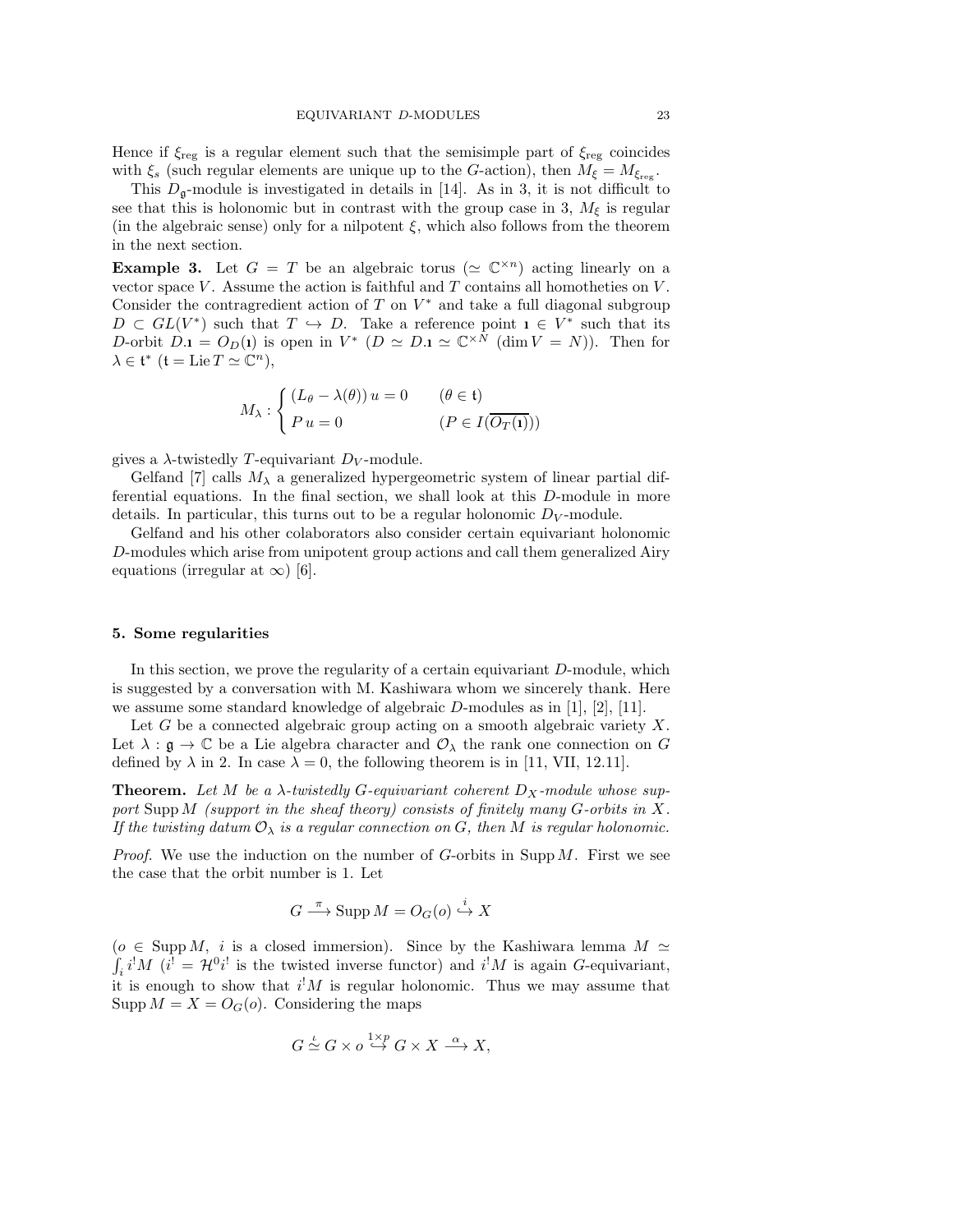we have

$$
\pi = \alpha \circ (1 \times p) \circ \iota
$$

where  $p: o \hookrightarrow X$  is the inclusion map. Hence

$$
\pi^* M \simeq \iota^*(1 \times p)^* \alpha^* M
$$
  
\n
$$
\simeq \iota^*(1 \times p)^* (\mathcal{O}_\lambda \boxtimes M)
$$
  
\n
$$
\simeq \mathcal{O}_\lambda \boxtimes p^* M.
$$

Since M is D-coherent,  $p^*M$  is a finite dimensional vector space over  $\mathbb C$ . Therefore  $\pi^*M$  is a finite sum of a regular connection  $\mathcal{O}_{\lambda}$ . Since  $\pi$  is a smooth map, M is thus regular holonomic.

Secondly, we are going into a general case. Take a  $G$ -stable open set  $U$  in  $X$ such that  $U \cap \text{Supp } M$  is the union of all maximal dimensional G-orbits in Supp M. Let

$$
U \stackrel{j}{\hookrightarrow} X \stackrel{i}{\hookleftarrow} Y = X \setminus U
$$

be the corresponding open and closed immersions. Then we have the exact triangle

$$
R\Gamma_Y(M) \longrightarrow M \longrightarrow j_*j^*M \stackrel{+1}{\longrightarrow} R\Gamma_Y(M)
$$

in the derived category of coherent D-modules. Note that all cohomology Dmodules of the complexes  $R\Gamma_Y(M)$  and  $j_*j^*M$  are again  $\lambda$ -twistedly G-equivariant. Supp  $j^*M$  is a disjoint union of G-orbits of the same dimensions and hence by the case of orbit number = 1,  $j^*M$  is regular holonomic. Thus  $j_*j^*M$  is a regular holonomic complex of D-modules. On the other hand, the number of G-orbits in Supp  $R\Gamma_Y(M)$  is less than that of Supp M and hence by the induction  $R\Gamma_Y(M)$  is regular holonomic. Thus the remaining vertex  $M$  in the exact triangle is regular holonomic. q.e.d.

Now we consider the case discussed in Section 4. Let  $G$  act on a vector space V and take  $\zeta \in V^*$  and a Lie algebra character  $\lambda$ . Denote by  $M_{\lambda,\zeta}$  the  $D(V)$  =  $D_V(V)$ (Weyl algebra)-module  $D(V)$  u defined by

$$
\begin{cases}\n(L_{\theta} - \lambda(\theta)) u = 0 & (\theta \in \mathfrak{g}) \\
P(\partial) u = 0 & (P(\partial) \in I_{\zeta})\n\end{cases}
$$

for  $I_{\zeta} = I(\overline{O_G(\zeta)})$ .

In general, for a Weyl algebra module M on V, let  $\hat{M}$  be its Fourier transform. That is,  $\hat{M}$  is a  $D(V^*)$ -module on the dual space  $V^*$  defined by the substitutions  $x_i \mapsto -\partial_{\xi_i}, \ \partial_{x_i} \mapsto \xi_i$  for the dual coordinate systems  $(x_i)$  in V and  $(\xi_i)$  in  $V^*$ . The Fourier transform  $\widetilde{M}_{\lambda,\zeta}$  is then defined by

$$
\begin{cases}\n(\widehat{L_{\theta}} - \lambda(\theta)) \hat{u} = 0 & (\theta \in \mathfrak{g}) \\
P(\xi) \hat{u} = 0 & (P \in I_{\zeta})\n\end{cases}
$$

where  $\widehat{L}_{\theta}$  is the operator after the above Fourier substitutions and  $\hat{u}$  is the generator of  $\widehat{M_{\lambda,\zeta}}$ .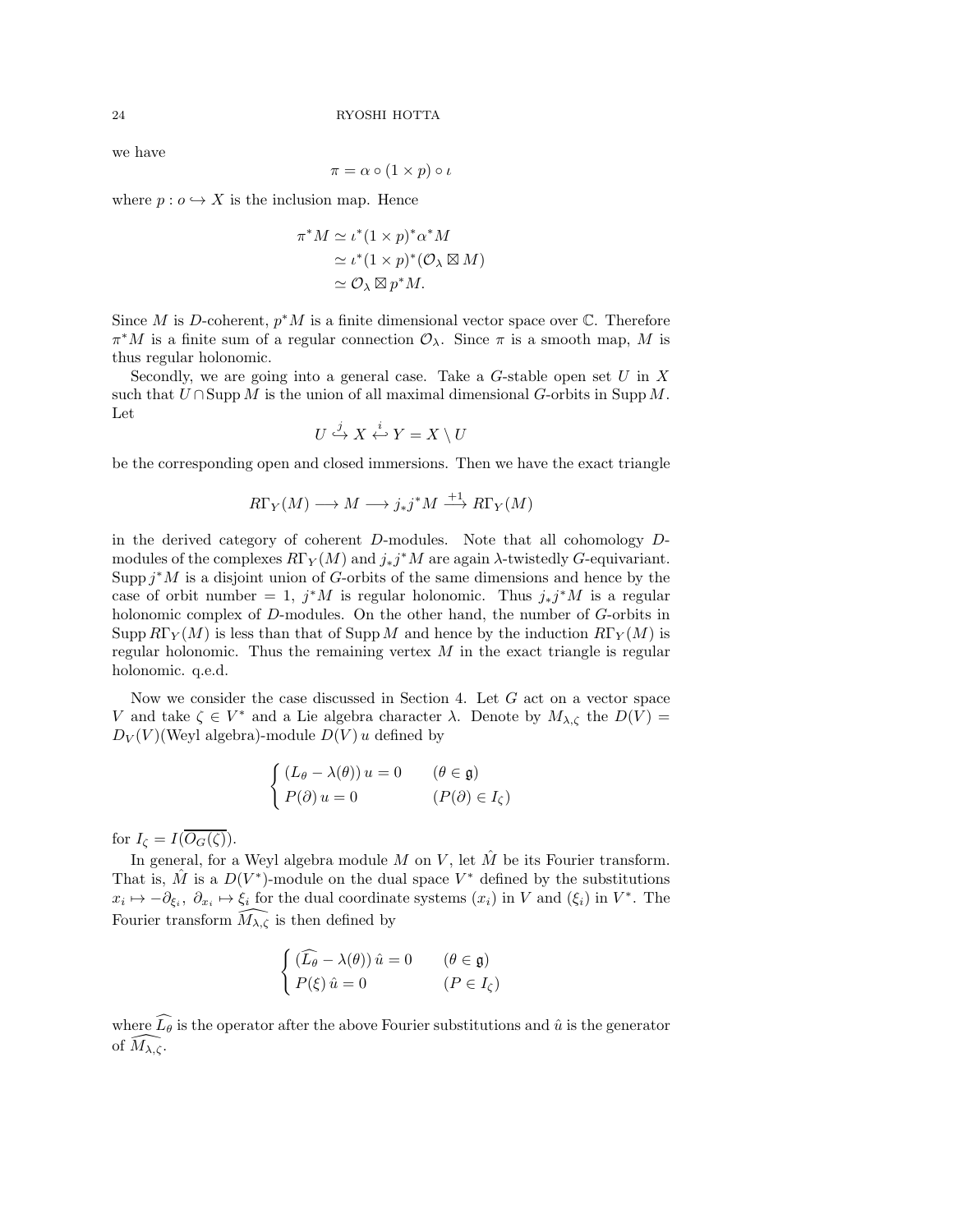A Weyl algebra module M is said to be homogeneous if the action of the Euler operator  $\sum_i x_i \partial_{x_i}$  is locally nilpotent on M. If  $M = D(V)/I$  and if the ideal I is generated by homogeneous elements in the gradation of  $D(V)$  by deg  $\partial_{x_i} = 1$  and  $\deg x_i = -1$ , then M is homogeneous in this sense.

It is known that a homogeneous Weyl algebra module M is regular holonomic if and only if its Fourier transform  $\tilde{M}$  is regular holonomic (see for example [3, Th.7.4], [19]).

In the above examples, if  $L_{\theta}$  has homogeneous degree 0 and the ideal  $I_{\zeta}$  is homogeneous ( $\Leftrightarrow$   $O_G(\zeta)$  is conic), then  $M_{\lambda,\zeta}$  (and  $M_{\lambda,\zeta}$ ) is homogeneous. Thus we have the following as a corollary of Theorem.

**Corollary.** Assume that  $\mathcal{O}_{\lambda}$  is a regular connection (this is the case when G is reductive). If  $M_{\lambda,\zeta}$  is homogeneous and  $O_G(\zeta)$  consists of finitely many G-orbits, then  $M_{\lambda,\zeta}$  is a regular holonomic D<sub>V</sub>-module.

**Examples.** In Example 2 in Section 4, let  $\xi$  be regular nilpotent. Then  $O_G(\xi)$  is the nilpotent variety  $N$  which is conic and consists of finitely many orbits. Thus  $M_{\xi} = M_0$  is regular holonomic.

Example 3 (generalized hypergeometric systems) is also in this category as will be seen in the next section.

### 6. The Gelfand generalized hypergeometric systems

6.1 Description.

In this section, we shall look into more details of the equations introduced in Example 3 in Section 4. Let  $T = \mathbb{C}^{\times n}$  be an *n*-dimensional algebraic torus acting linearly on an N-dimentional vector space V. Choose a coordinate system  $(z_i)$  in V such that the T-action is diagonalized and denote by  $\chi = (\chi_{ij})$  the integral  $(n \times N)$ matrix expressing the linear representation

$$
\chi: T = \mathbb{C}^{\times n} \longrightarrow \mathbb{C}^{\times N},
$$

i.e.,

$$
t.z_j = \prod_{i=1}^n t_i^{\chi_{ij}} z_j \quad (t = (t_1, \dots, t_n) \in T, \ 1 \le j \le N).
$$

(We denoted by  $\chi$  also the homomorphism given by  $\chi$ .) We assume that  $\chi$  is injective  $(\Leftrightarrow \text{rank } \chi = n)$  and that the image  $\chi(T)$  contains all homotheties, which means that there exists an integral vector  $c = (c_1, \dots, c_n) \in \mathbb{Z}^n$  such that

$$
c\chi = (1, \cdots, 1) \quad \text{(all entries are 1)} \tag{\star}
$$

(homogenuity condition).

In the Lie algebra  $t = \text{Lie } T$ , we choose the basis  $t_i \partial_{t_i}$   $(1 \leq i \leq n)$ . Then the action of  $t_i \partial_{t_i}$  on  $V = \mathbb{C}^N$  is given by

$$
\sum_{j=1}^{N} \chi_{ij} z_j \partial_{z_j} \quad \text{for } 1 \le i \le n.
$$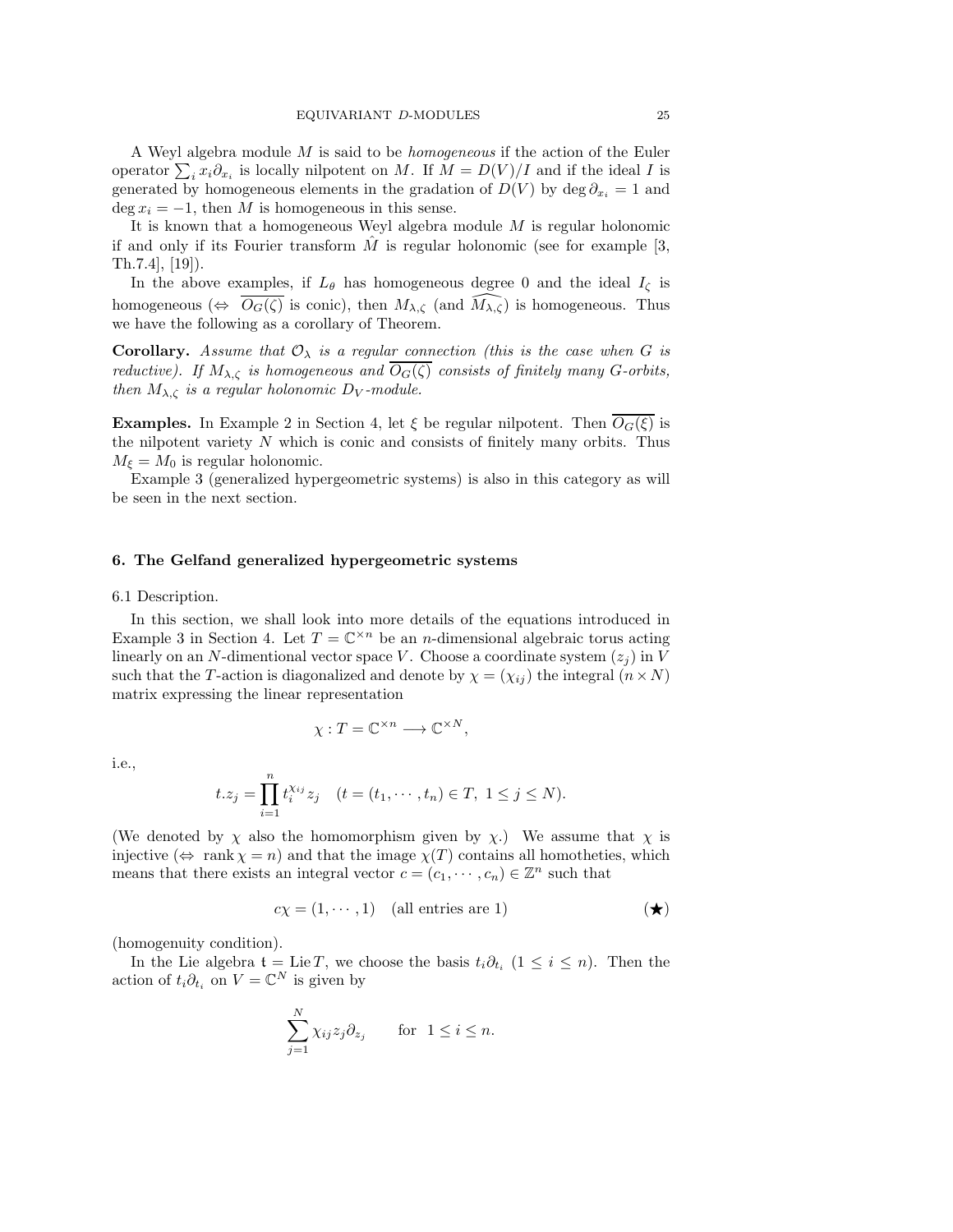Thus if we fix a Lie algebra character  $\lambda \in \mathfrak{t}^* \simeq \mathbb{C}^n$   $(\lambda(t_i \partial_{t_i}) = \lambda_i \in \mathbb{C} \ (1 \leq i \leq n)),$ then the equations  $(L_{\theta} - \lambda(\theta)) u = 0 \ (\theta \in \mathfrak{t})$  correspond to

$$
\left(\sum_{j=1}^N \chi_{ij} z_j \partial_{z_j} - \lambda_i\right) u = 0 \qquad (1 \le i \le n).
$$

Secondly in the dual space  $V^* \simeq \mathbb{C}^N$  (by the dual coordinate system  $(\xi_j)$  to  $(z_i)$ , fix a reference point

$$
\mathbf{i} = (1, \cdots, 1) \in \mathbb{C}^N \quad \text{(all entries are 1)}.
$$

The  $T$ -orbit of **i** is given by

$$
O_T(\mathbf{1}) = \{(t^{X_1}, \cdots, t^{X_N}) \mid t \in T \}
$$

where  $t^{\chi_j} = \prod_{i=1}^n t_i^{\chi_{ij}}$   $(1 \leq j \leq N)$ . Define the sublattice L in  $\mathbb{Z}^N$  by

$$
L = \text{Ker}\,\chi = \{a = (a_1, \cdots, a_N) \in \mathbb{Z}^N \mid \sum_{j=1}^N \chi_{ij} a_j = 0 \ (1 \le i \le n) \}.
$$

Then we have

$$
O_T(\mathbf{1}) = \{ \xi = (\xi_j) \in \mathbb{C}^{\times N} \mid \xi^a = 1 \ (a \in L) \}
$$

where  $\xi^a = \prod_{j=1}^N \xi_j^{a_j}$ . Thus the defining ideal  $I(\overline{O_T(\mathbf{i})})$  in  $\mathbb{C}[\xi_1, \cdots, \xi_N]$  is generated by  $\overline{\phantom{a}}$ 

$$
\underline{\xi}_a = \prod_{a_j > 0} \xi_j^{a_j} - \prod_{a_j < 0} \xi_j^{|a_j|} \qquad (a \in L).
$$

Hence the generalized hypergeometric system  $M_{\lambda}$  ( $\lambda \in \mathbb{C}^{N}$ ) in Example 3 in 4 is realized by the following system of linear partial differential equations:

$$
M_{\lambda}: \begin{cases} (\theta_i - \lambda_i) u = 0 & (1 \leq i \leq n) \\ \Box_a u = 0 & (a \in L = \text{Ker }\chi) \end{cases}
$$

where  $\theta_i = \sum_{j=1}^N \chi_{ij} z_j \partial_{z_j}$  and  $\Box_a = \prod_{a_j>0} \partial_{z_j}^{a_j} - \prod_{a_j<0} \partial_{z_j}^{|a_j|}$  for  $a \in L$ .

Note that the homogenuity condition  $(\star)$  implies  $\sum_{j=1}^{N} a_j = 0$  for  $a \in L$  and hence the operator  $\Box_a$  is of homogeneous degree  $\sum_{a_j>0} a_j = \sum_{a_j<0} |a_j|$ . Also the vector fields  $\theta_i$  is of homogeneous degree 0 by deg  $z_j = -1$ , deg  $\partial_{z_j} = 1$ . Hence  $M_\lambda$ is a homogeneous Weyl algebra module in the sense of Section 5.

6.2 Characteristic variety.

Let  $D = D(V) = \mathbb{C}[z_1, \dots, z_N, \partial_{z_1}, \dots, \partial_{z_N}]$  be the Weyl algebra over  $\mathbb{C}^N$  and write  $M_{\lambda} = D u$ , the global section of the  $M_{\lambda}$  in 6.1. Then  $I_{\lambda} = \text{Ann}_{D} u$  is generated by  $\theta_i - \lambda_i$  (1 ≤ i ≤ n) and  $\Box_a$  (a ∈ L). Taking the gradation by the good filtration F on  $M_{\lambda}$  given by the order filtration of D, we have

$$
\operatorname{gr}^F M_\lambda = \operatorname{gr} D / \operatorname{gr} I_\lambda
$$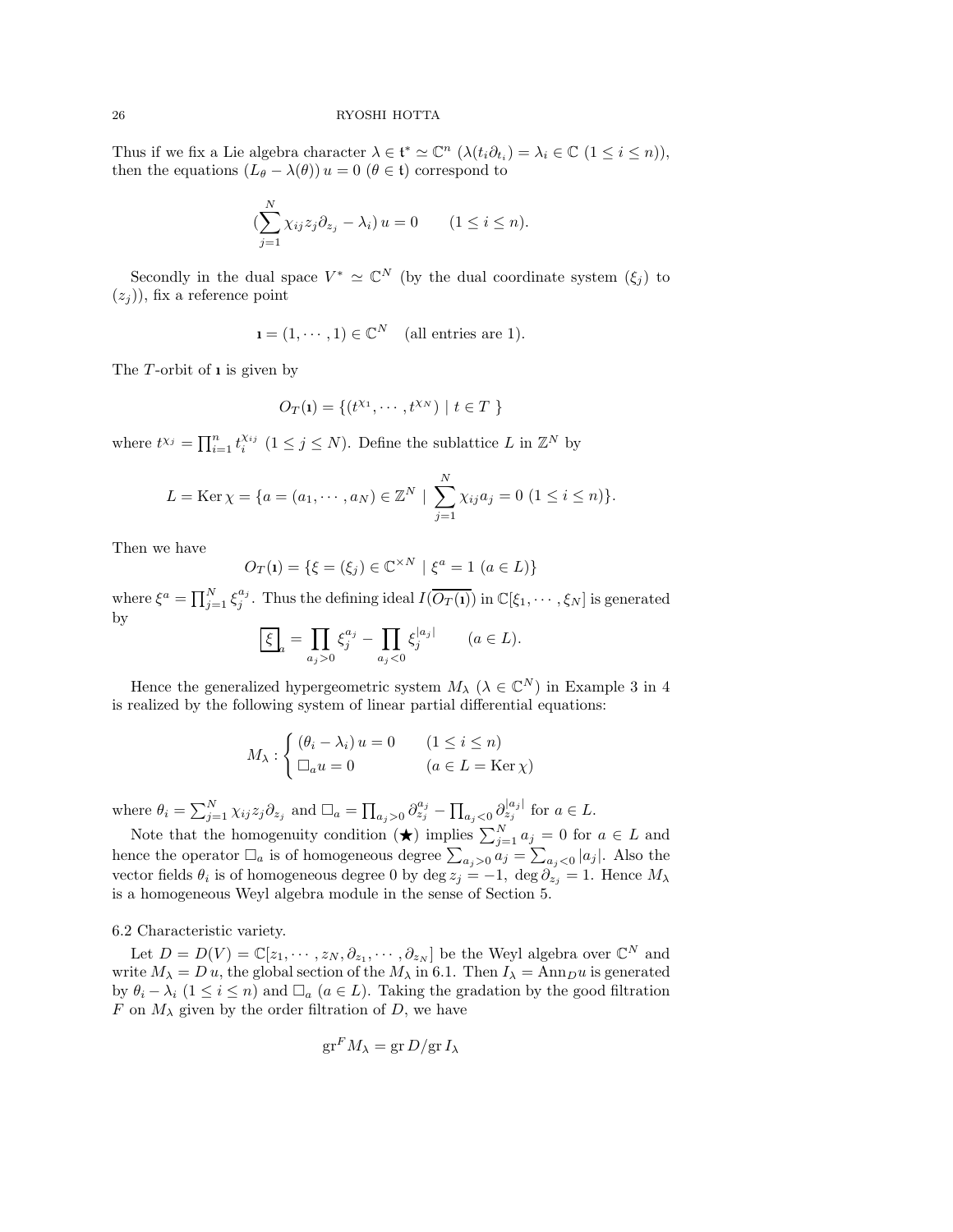where  $gr D = \mathbb{C}[z_1, \dots, z_N, \xi_1, \dots, \xi_N] = \mathbb{C}[z, \xi]$ . Since  $gr I_\lambda$  contains

$$
\bar{\theta}_i = \sum_{j=1}^N \chi_{ij} z_j \xi_j \qquad (1 \le i \le n),
$$
  

$$
\boxed{\xi}_a = \prod_{a_j > 0} \xi_j^{a_j} - \prod_{a_j < 0} \xi_j^{|a_j|} \qquad (a \in L),
$$

there exists a surjective homomorphism

$$
A \twoheadrightarrow \operatorname{gr}^F M_\lambda
$$

where  $A = \mathbb{C}[z,\xi]/(\bar{\theta}_i,\bar{\xi}_a | 1 \leq i \leq n, a \in L)$ . Hence for the characteristic variety of  $M_{\lambda}$ 

$$
\text{ch}\,M_{\lambda} \subset \text{Supp}\,A = \{ (z,\xi) \in \mathbb{C}^{2N} \mid \bar{\theta}_i = 0, \boxed{\xi}_a = 0 \ (1 \le i \le n, \ a \in L) \}.
$$

So far, we have regarded  $\mathbb{C}^{2N}$  as the cotangent bundle  $T^*(V)$  of  $V((\xi_j)$  is the fiber coordinate), but this same space can also be regarded as the cotangent bundle  $T^*V^*$  of the dual vector space  $V^*$   $((z_j)$  is in turn the fiber coordinate). Now the orbit closure

$$
\overline{O_T(\mathbf{1})} = \{ \xi \in V^* \mid \boxed{\xi}_a = 0 \ (a \in L) \}
$$

in  $V^*$  splits into finitely many T-orbits:

$$
\overline{O_T(\mathbf{1})} = \coprod_{k=1}^r O_T(p_k).
$$

Then the equations  $\bar{\theta}_i = 0$  gives the conormal condition at  $\xi \in O_T(p_k)$  and hence we have the following.

# Lemma.

$$
\operatorname{Supp} A = \coprod_{k=1}^r T^*_{O_T(p_k)}(V^*)
$$

where  $T_X^*(V^*)$  denotes the conormal bundle of  $X \subset V^*$ . In particular, every irreducible component of ch $M_{\lambda}$  is the closure of the conormal bundle of a T-orbit  $O_T(p_k)$  and hence N-dimensional.

We thus have:

**Theorem.**  $M_{\lambda}$  is a regular holonomic  $D_V$ -module.

*Proof.* The regularity follows from Corollary in 4, since  $M_{\lambda}$  is homogeneous and  $\overline{O_T(i)}$  consists of finitely many T-orbits.

Remark. In [7], the authors claim the isomorphism  $A \simeq \text{gr}^F M_\lambda$ . Then the characteristic cycle of  $M_{\lambda}$  coincides with that of the commutative algebra A, which has a nice description coming from the combinatorics of polytopes defined by the integral column vectors in the matrix  $\chi$ .

We understand this isomorphism only in case that the orbit closure  $\overline{O_T(i)}$  is a normal variety. Most important examples seem to satisfy this normality condition.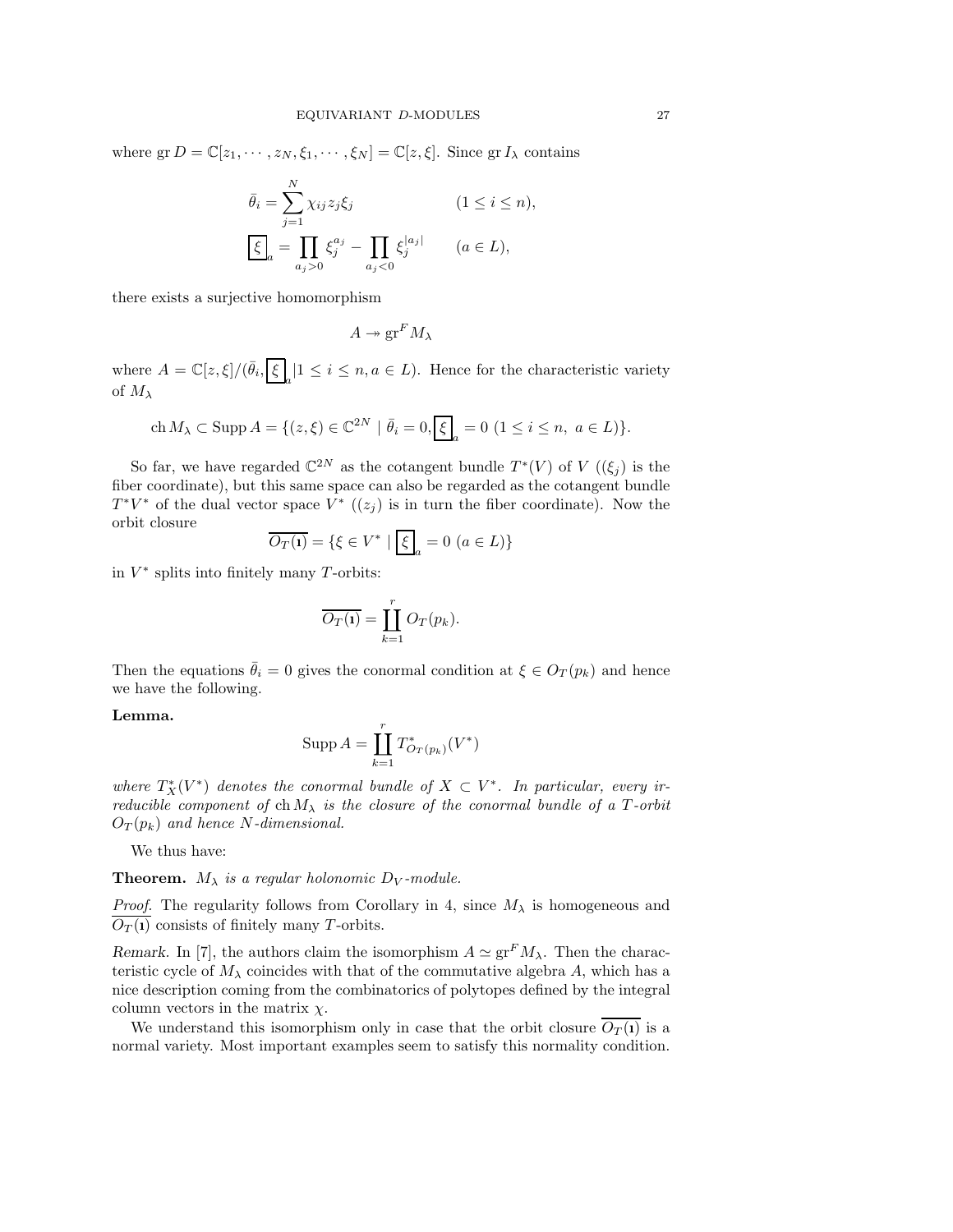In particular, Mutsumi Saito has checked this normality condition for all systems arising from the symmetric pairs [22].

#### 6.3 Classical cases.

Kinds of classical hypergeometric functions are defined on the quotient space (or its compactification) by the torus action, instead on  $\mathbb{C}^N$ . We shall look at this situation on the generic part  $\mathbb{C}^{\times N}$ . The torus action defines the injective homomorphism of tori  $\chi: T = \mathbb{C}^{\times n} \hookrightarrow \mathbb{C}^{\times N}$ . Let

$$
e \longrightarrow \mathbb{C}^{\times n} \stackrel{\chi}{\longrightarrow} \mathbb{C}^{\times N} \stackrel{\pi}{\longrightarrow} \mathbb{C}^{\times l} \longrightarrow e
$$

be the exact sequence of tori  $(\mathbb{C}^{\times l}$  is the quotient and  $l = N - n$ ). The quotient map  $\pi$  is also given by an integral  $(N \times l)$  matrix (denoted also by the same symbol  $\pi$ ) if a coordinate system on  $\mathbb{C}^{\times l}$  is fixed. We want a system of differential equations on  $\mathbb{C}^l$  whose inverse image on  $\mathbb{C}^{\times N}$  is related to Gelfand's  $M_\lambda|_{\mathbb{C}^{\times n}}$ .

We take a heuristic view point. For a function v on  $\mathbb{C}^{\times l}$ , set the function u on  $\mathbb{C}^{\times N}$  as

$$
u(z) = z^{\Lambda}v(\pi(z))
$$
 for some  $\Lambda = (\Lambda_1, \cdots, \Lambda_N) \in \mathbb{C}^N$ 

where  $z^{\Lambda} = \prod_{j=1}^{N} z_j^{\Lambda_j}$ . Choose a coordinate system  $x = (x_k)$  in  $\mathbb{C}^l$   $(1 \leq k \leq l)$  and let

$$
x_k = \pi(z)_k = \prod_{j=1}^N z_j^{\pi_{jk}} \qquad (1 \le k \le l)
$$

(here  $\pi = (\pi_{jk})$  is an integral  $N \times l$  matrix). Put  $\vartheta_{z_j} = z_j \partial_{z_j}$  and  $\vartheta_{x_k} = x_k \partial_{x_k}$ . Then

$$
\partial_{z_j} u = z_j^{-1} z^{\Lambda} \left( \sum_{k=1}^l \pi_{jk} \vartheta_{x_k} + \Lambda_j \right) v \qquad (1 \le j \le N)
$$

and hence

$$
\vartheta_{z_j} u = z^{\Lambda} (\sum_{k=1}^{s} \pi_{jk} \vartheta_{x_k} + \Lambda_j) v.
$$

l

Thus, if u satisfies

$$
(\theta_i - \lambda_i) u = 0 \qquad (1 \le i \le n),
$$

then  $v$  satisfies

$$
z^{\Lambda} \left( \sum_{j,k} \chi_{ij} \pi_{jk} \vartheta_{x_k} + \sum_{j=0}^{N} \chi_{ij} \Lambda_j - \lambda_i \right) v = 0.
$$

But then since  $\gamma \pi = 0$  as a multiplication of matrices (by the definition of  $\pi$ ), in order to get a non-trivial solution for  $v$  to the above equations, we have the linear matrix equation for  $\Lambda \in \mathbb{C}^N$ :

$$
\chi\Lambda=\lambda
$$

where the matrix  $\chi$  and the vector  $\lambda \in \mathbb{C}^n$  are given.

In order to examine the second equations  $\Box_a u = 0$ , we compute the following iterated differentiations:

$$
\partial_{z_j}^m u = z_j^{-m} z^{\Lambda} (D_j + \Lambda_j - m + 1)_m v
$$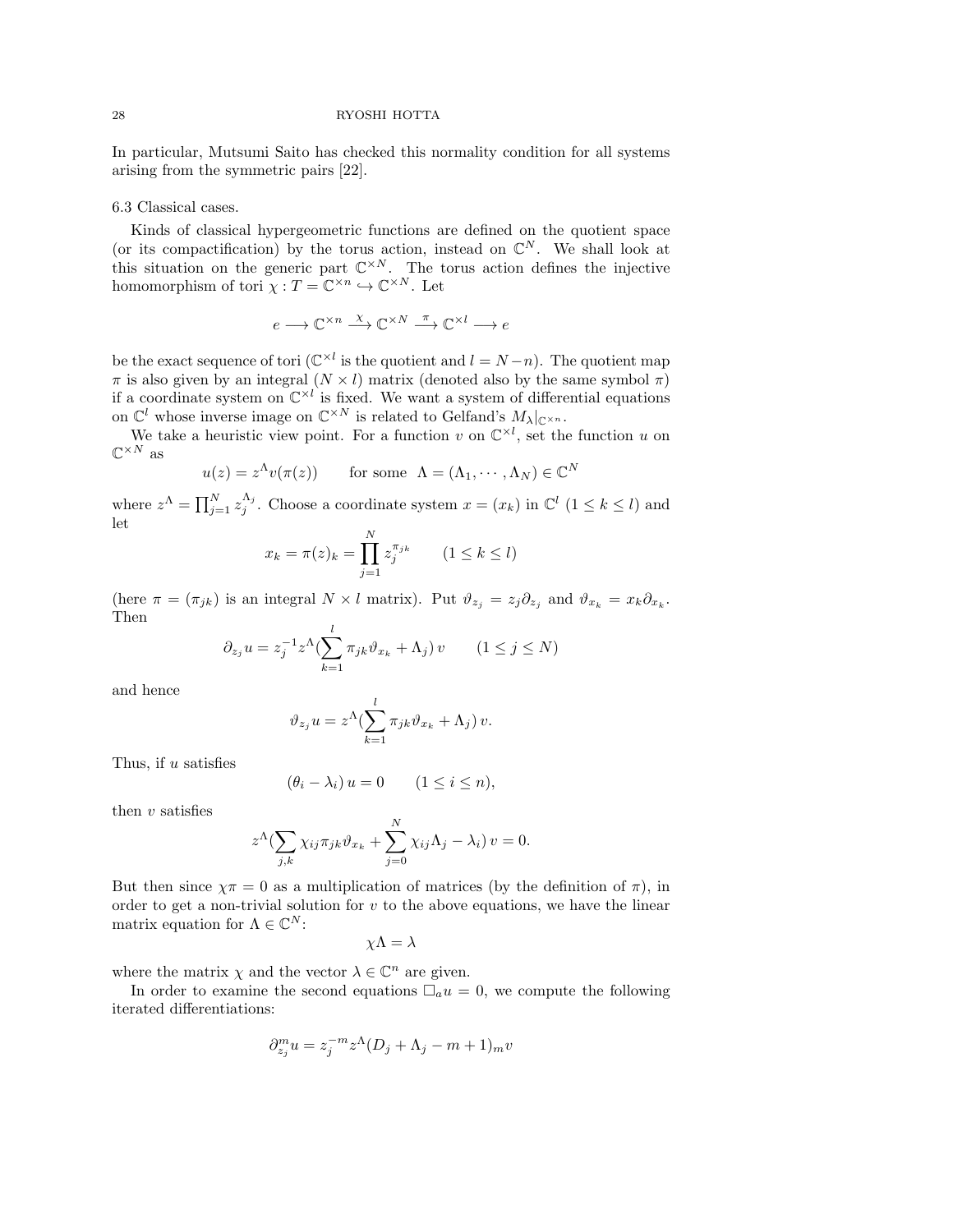where  $D_j = \sum_{k=1}^l \pi_{jk} \vartheta_{x_k}$  and

$$
(T)_m = T(T+1)\cdots(T+m-1) \qquad (m \ge 1, T: \text{indeterminate}).
$$

Hence  $\Box_a u = 0$  corresponds to

$$
\{\prod_{a_j>0}(D_j+\Lambda_j-a_j+1)_{a_j}-z^a\prod_{a_j<0}(D_j+\Lambda_j+a_j+1)_{|a_j|}\}\,v=0\,\,(a\in L)\quad\text{(#)}.
$$

Since  $a \in L = \text{Ker } \chi = \text{Im } \pi$ , if  $\pi_k \in \mathbb{Z}^N$  is the k-th column vector of the  $N \times l$ matrix  $\pi$  (1  $\leq$  k  $\leq$  l), then

$$
a = \sum_{k=1}^{l} m_k \pi_k \quad \text{for some } m_k \in \mathbb{Z}.
$$

Hence

$$
z^{a} = \prod_{j=1}^{N} z_{j}^{a_{j}} = \prod_{k=1}^{l} x_{k}^{m_{k}} \qquad (x_{k} = z^{\pi_{k}})
$$

and the equations ( $\sharp$ ) are defined on  $\mathbb{C}^l$ . We thus have the following:

**Proposition.** For  $\lambda \in \mathbb{C}^n$ , choose  $\Lambda \in \mathbb{C}^N$  such that  $\chi \Lambda = \lambda$ . Let  $N_{\Lambda} = D_{\mathbb{C}^l} v$  on  $\mathbb{C}^l$  defined by the equations ( $\sharp$ ) for  $a \in L$ . Then the D-module  $\mathcal{O}_{\Lambda} \otimes \pi^* N_{\Lambda}$  on  $\mathbb{C}^{\times N}$ is a quotient D-module of  $M_\lambda|_{\mathbb{C}^{\times N}}$ .  $(\mathcal{O}_\Lambda = D_{\mathbb{C}^N} z^\Lambda)$ .

Remark. Assume  $l = N - n = 1$  and let  $\pi = (\pi_1, \dots, \pi_N) \in \mathbb{Z}^N$ . Then the equations ( $\sharp$ ) are reduced to a single equation for this  $\pi$ :

$$
\{\prod_{\pi_j>0}(\pi_j\vartheta_x+\Lambda_j-\pi_j+1)_{\pi_j}-x\prod_{\pi_j<0}(\pi_j\vartheta_x+\Lambda_j+\pi_j+1)_{|\pi_j|}\}\,v=0
$$

This ordinary differential equation is of Fuchsian type (regular in our language) and has a solution of the "classical generalized" hypergeometric function of one variable  $pF_{p-1}$   $(p = \sum_{\pi_j > 0} \pi_j)$  for suitable parameters expressed by  $\pi$  and  $\Lambda$ .

For the further references in several variables  $(l > 1)$ , see [7], [8].